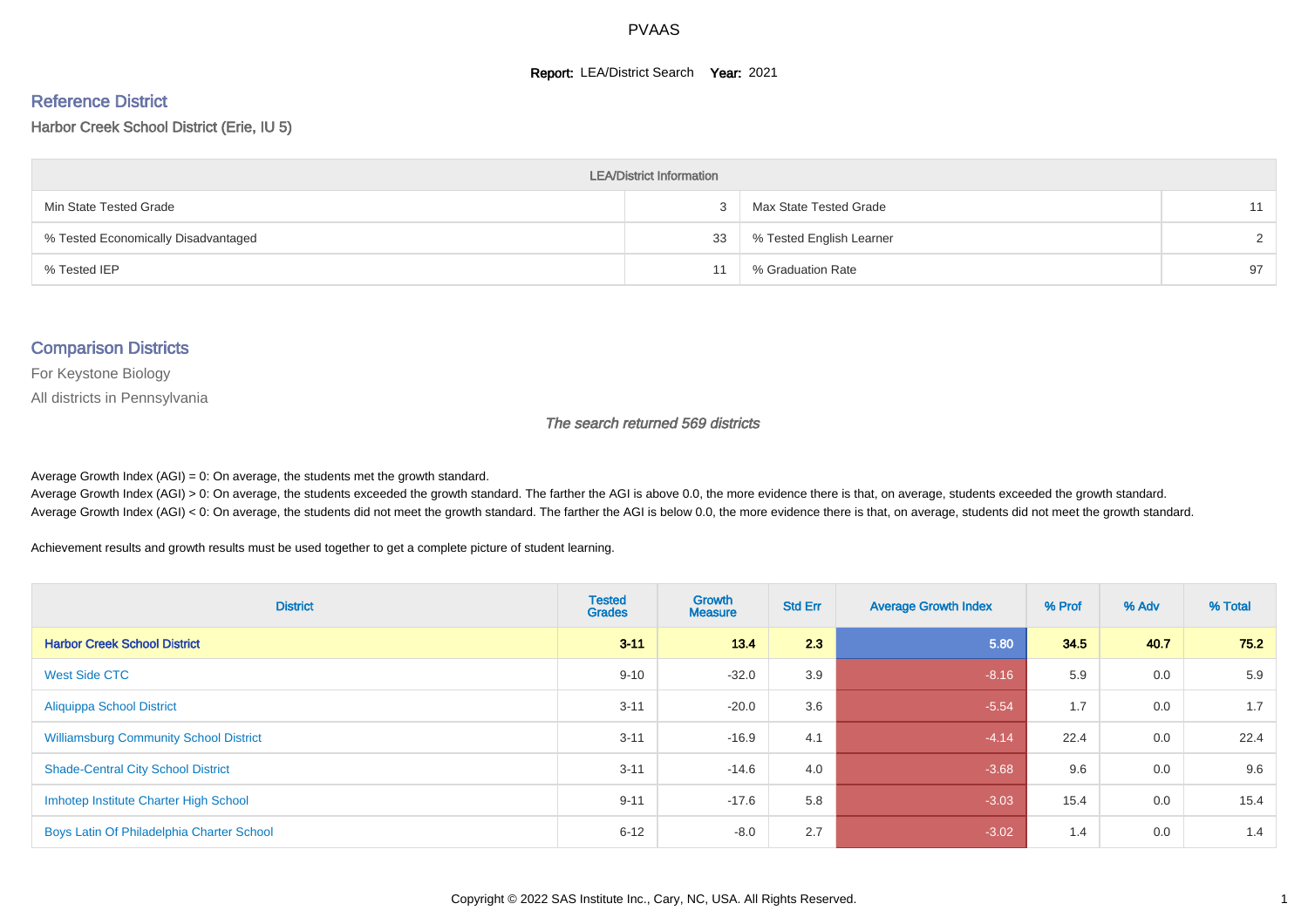| <b>District</b>                                         | <b>Tested</b><br><b>Grades</b> | <b>Growth</b><br><b>Measure</b> | <b>Std Err</b> | <b>Average Growth Index</b> | % Prof | % Adv   | % Total |
|---------------------------------------------------------|--------------------------------|---------------------------------|----------------|-----------------------------|--------|---------|---------|
| <b>Harbor Creek School District</b>                     | $3 - 11$                       | 13.4                            | 2.3            | 5.80                        | 34.5   | 40.7    | 75.2    |
| <b>Innovative Arts Academy Charter School</b>           | $6 - 11$                       | $-7.2$                          | 2.5            | $-2.83$                     | 2.0    | 0.0     | 2.0     |
| La Academia Partnership Charter School                  | $6 - 11$                       | $-15.5$                         | 5.7            | $-2.70$                     | 2.3    | $0.0\,$ | 2.3     |
| <b>Lawrence County CTC</b>                              | $10 - 11$                      | $-9.8$                          | 3.7            | $-2.68$                     | 7.3    | 0.0     | 7.3     |
| Perseus House Charter School Of Excellence              | $6 - 11$                       | $-6.4$                          | 2.6            | $-2.50$                     | 0.9    | 0.0     | 0.9     |
| <b>Sto-Rox School District</b>                          | $3 - 10$                       | $-7.0$                          | 3.5            | $-1.99$                     | 3.2    | 0.0     | 3.2     |
| <b>Chester Charter Scholars Academy Charter School</b>  | $3 - 12$                       | $-6.2$                          | 3.3            | $-1.88$                     | 2.2    | 0.0     | 2.2     |
| <b>Steelton-Highspire School District</b>               | $3 - 11$                       | $-5.3$                          | 3.2            | $-1.65$                     | 13.9   | 0.0     | 13.9    |
| <b>Chester-Upland School District</b>                   | $3 - 11$                       | $-3.6$                          | 2.6            | $-1.38$                     | 1.6    | 0.0     | 1.6     |
| <b>Shenandoah Valley School District</b>                | $3 - 11$                       | $-4.5$                          | 3.5            | $-1.29$                     | 14.3   | 0.0     | 14.3    |
| <b>Keystone Education Center Charter School</b>         | $3 - 12$                       | $-6.5$                          | 5.1            | $-1.28$                     | 0.0    | 0.0     | 0.0     |
| <b>Propel Charter School-Homestead</b>                  | $3 - 11$                       | $-5.0$                          | 3.9            | $-1.27$                     | 7.3    | 0.0     | 7.3     |
| <b>Harmony Area School District</b>                     | $3 - 10$                       | $-5.7$                          | $5.0\,$        | $-1.13$                     | 33.3   | 0.0     | 33.3    |
| <b>Sugar Valley Rural Charter School</b>                | $3 - 11$                       | $-3.6$                          | 3.7            | $-0.98$                     | 10.3   | 0.0     | 10.3    |
| <b>KIPP Dubois Charter School</b>                       | $9 - 10$                       | $-3.0$                          | 3.1            | $-0.95$                     | 10.0   | $0.0\,$ | 10.0    |
| <b>Propel Charter School-Montour</b>                    | $3 - 10$                       | $-3.4$                          | 3.6            | $-0.93$                     | 7.7    | 0.0     | 7.7     |
| Urban Pathways 6-12 Charter School                      | $6 - 11$                       | $-4.1$                          | 5.7            | $-0.72$                     | 0.0    | 0.0     | 0.0     |
| Center For Student Learning Charter School At Pennsbury | $6 - 12$                       | $-3.3$                          | 6.0            | $-0.55$                     | 23.1   | 0.0     | 23.1    |
| <b>Mastery Charter High School-Lenfest Campus</b>       | $7 - 11$                       | $-1.8$                          | 5.8            | $-0.30$                     | 26.3   | 0.0     | 26.3    |
| <b>Claysburg-Kimmel School District</b>                 | $3 - 11$                       | $-1.2$                          | 5.2            | $-0.22$                     | 5.0    | 0.0     | 5.0     |
| <b>Tech Freire Charter School</b>                       | $9 - 11$                       | 0.7                             | 2.5            | 0.27                        | 3.6    | 0.0     | 3.6     |
| Philadelphia Electrical & Tech Charter High School      | $10 - 10$                      | 1.2                             | 2.6            | 0.45                        | 0.9    | 0.0     | 0.9     |
| Mastery Charter School - Pickett Campus                 | $6 - 10$                       | 2.7                             | 4.2            | 0.65                        | 20.6   | $0.0\,$ | 20.6    |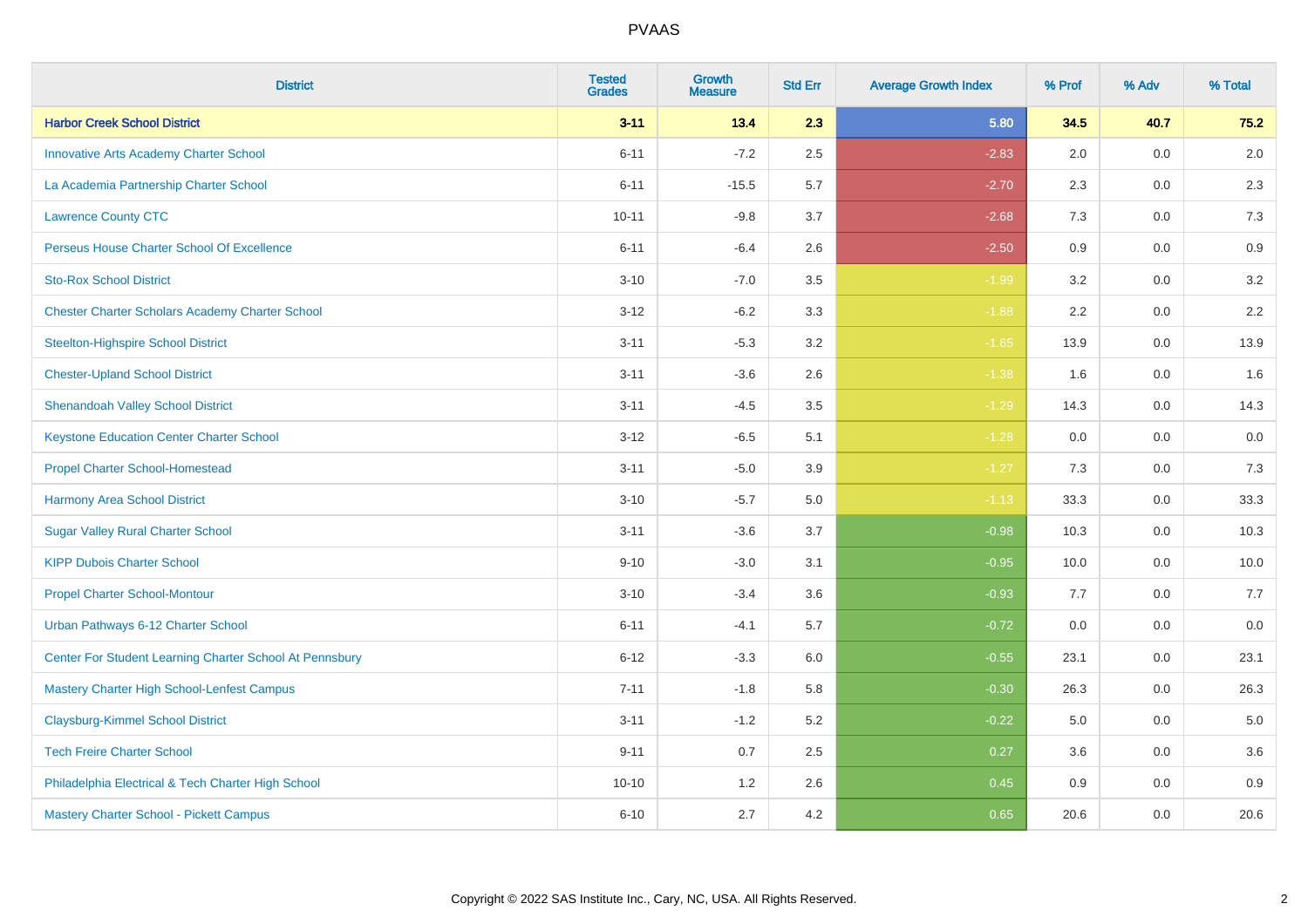| <b>District</b>                                                       | <b>Tested</b><br><b>Grades</b> | <b>Growth</b><br><b>Measure</b> | <b>Std Err</b> | <b>Average Growth Index</b> | % Prof | % Adv   | % Total |
|-----------------------------------------------------------------------|--------------------------------|---------------------------------|----------------|-----------------------------|--------|---------|---------|
| <b>Harbor Creek School District</b>                                   | $3 - 11$                       | 13.4                            | 2.3            | 5.80                        | 34.5   | 40.7    | 75.2    |
| Aspira Bilingual Cyber Charter School                                 | $3 - 11$                       | 5.1                             | 5.8            | 0.87                        | 4.8    | 0.0     | 4.8     |
| People For People Charter School                                      | $3 - 12$                       | 6.4                             | 5.6            | 1.15                        | 2.4    | 0.0     | 2.4     |
| <b>Mastery Charter School - Thomas Campus</b>                         | $3 - 10$                       | 7.9                             | 5.7            | 1.39                        | 12.5   | $0.0\,$ | 12.5    |
| Multicultural Academy Charter School                                  | $9 - 11$                       | 6.0                             | 3.4            | 1.77                        | 12.3   | 0.0     | 12.3    |
| <b>Allentown City School District</b>                                 | $3 - 12$                       | $-16.9$                         | 1.4            | $-12.37$                    | 5.9    | 0.4     | 6.3     |
| <b>Universal Audenried Charter School</b>                             | $9 - 11$                       | $-3.8$                          | 2.5            | $-1.53$                     | 3.0    | 0.5     | 3.5     |
| <b>Clairton City School District</b>                                  | $3 - 11$                       | $-1.6$                          | $5.0\,$        | $-0.32$                     | 3.8    | 0.5     | 4.4     |
| <b>York City School District</b>                                      | $3 - 12$                       | $-17.7$                         | 1.8            | $-10.05$                    | 3.2    | 0.7     | 3.9     |
| <b>Mastery Charter School - Hardy Williams</b>                        | $3 - 11$                       | 6.6                             | 3.0            | 2.21                        | 24.7   | 1.2     | 25.9    |
| New Kensington-Arnold School District                                 | $3 - 11$                       | $-5.8$                          | 3.2            | $-1.80$                     | 10.8   | 1.2     | 12.0    |
| <b>Northern Cambria School District</b>                               | $3 - 11$                       | $-0.3$                          | 3.4            | $-0.09$                     | 26.5   | 1.2     | 27.7    |
| <b>Executive Education Academy Charter School</b>                     | $3 - 10$                       | $-14.6$                         | 3.0            | $-4.81$                     | 8.5    | 1.2     | 9.8     |
| <b>Greater Johnstown School District</b>                              | $3 - 11$                       | $-3.5$                          | 2.4            | $-1.45$                     | 10.3   | 1.3     | 11.5    |
| Maritime Academy Charter School                                       | $3 - 10$                       | 13.2                            | 3.1            | 4.29                        | 24.0   | 1.3     | 25.3    |
| Preparatory Charter School Of Mathematics, Science, Tech, And Careers | $9 - 10$                       | $-5.1$                          | 2.5            | $-2.03$                     | 6.3    | 1.4     | 7.7     |
| <b>Frazier School District</b>                                        | $3 - 11$                       | $-18.9$                         | 3.4            | $-5.49$                     | 18.3   | 1.4     | 19.7    |
| <b>Tacony Academy Charter School</b>                                  | $3 - 11$                       | $-12.9$                         | 3.3            | $-3.90$                     | 8.6    | 1.4     | 10.0    |
| <b>Woodland Hills School District</b>                                 | $3 - 12$                       | $-4.2$                          | 2.5            | $-1.66$                     | 10.1   | 1.4     | 11.5    |
| <b>Antietam School District</b>                                       | $3 - 10$                       | $-9.5$                          | 3.7            | $-2.57$                     | 20.9   | 1.5     | 22.4    |
| <b>City CHS</b>                                                       | $10 - 11$                      | $-5.6$                          | 2.4            | $-2.34$                     | 15.9   | 1.5     | 17.4    |
| Morrisville Borough School District                                   | $3 - 11$                       | $-13.1$                         | 3.7            | $-3.52$                     | 4.9    | 1.6     | 6.6     |
| <b>Washington School District</b>                                     | $3 - 11$                       | $-15.9$                         | 2.9            | $-5.44$                     | 12.9   | 1.7     | 14.7    |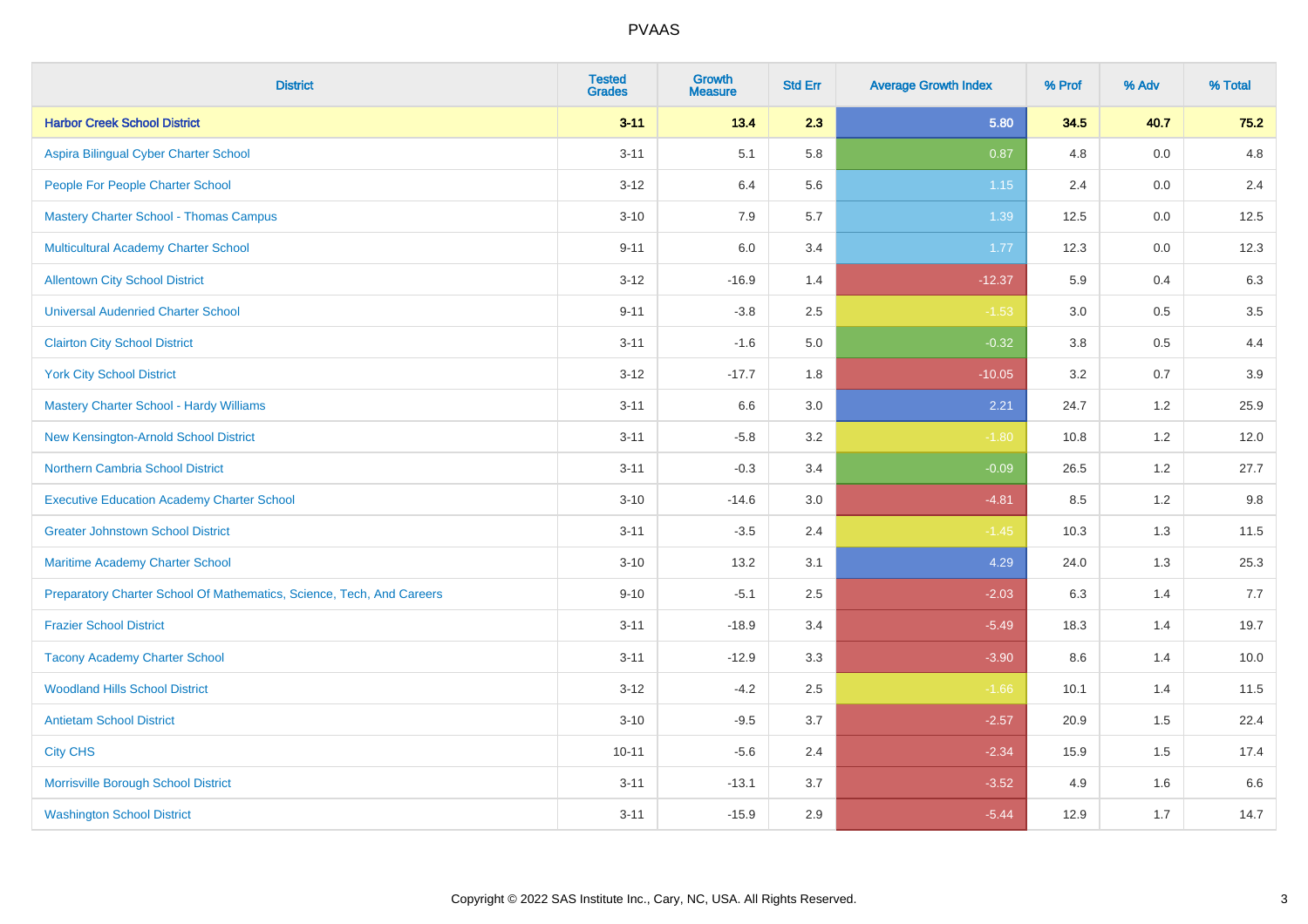| <b>District</b>                                  | <b>Tested</b><br><b>Grades</b> | <b>Growth</b><br><b>Measure</b> | <b>Std Err</b> | <b>Average Growth Index</b> | % Prof | % Adv | % Total |
|--------------------------------------------------|--------------------------------|---------------------------------|----------------|-----------------------------|--------|-------|---------|
| <b>Harbor Creek School District</b>              | $3 - 11$                       | 13.4                            | 2.3            | 5.80                        | 34.5   | 40.7  | 75.2    |
| <b>Columbia Borough School District</b>          | $3 - 12$                       | $-1.1$                          | 3.6            | $-0.31$                     | 17.2   | 1.7   | 19.0    |
| Dr Robert Ketterer Charter School Inc            | $6 - 12$                       | 7.1                             | 4.3            | 1.66                        | 7.3    | 1.7   | 9.0     |
| <b>Belmont Charter School</b>                    | $3 - 10$                       | 2.2                             | 3.4            | 0.64                        | 5.3    | 1.8   | $7.0\,$ |
| <b>Norristown Area School District</b>           | $3 - 12$                       | $-25.4$                         | 1.7            | $-15.35$                    | 10.6   | 1.8   | 12.4    |
| <b>York Academy Regional Charter School</b>      | $3 - 11$                       | $-2.3$                          | 4.4            | $-0.52$                     | 23.5   | 2.0   | 25.5    |
| <b>New Castle Area School District</b>           | $3 - 12$                       | $-13.6$                         | 2.3            | $-5.99$                     | 17.6   | 2.0   | 19.5    |
| <b>Harrisburg City School District</b>           | $3 - 11$                       | $-0.2$                          | 2.0            | $-0.11$                     | 6.0    | 2.0   | 8.0     |
| <b>Lincoln Leadership Academy Charter School</b> | $3 - 12$                       | $-7.4$                          | 3.7            | $-1.99$                     | 6.4    | 2.1   | 8.5     |
| <b>Rochester Area School District</b>            | $3 - 11$                       | $-5.7$                          | 3.9            | $-1.45$                     | 14.9   | 2.1   | 17.0    |
| <b>Carbon Career &amp; Technical Institute</b>   | $9 - 11$                       | $-9.3$                          | 3.2            | $-2.92$                     | 19.6   | 2.2   | 21.7    |
| South Allegheny School District                  | $3 - 11$                       | $-0.9$                          | 3.1            | $-0.30$                     | 23.8   | 2.5   | 26.2    |
| Community Academy Of Philadelphia Charter School | $3 - 11$                       | 0.1                             | 2.6            | 0.06                        | 9.7    | 2.6   | 12.4    |
| <b>Burgettstown Area School District</b>         | $3 - 11$                       | $-11.2$                         | 3.2            | $-3.46$                     | 16.0   | 2.7   | 18.7    |
| Jefferson County-Dubois AVTS                     | $9 - 11$                       | $-11.7$                         | 3.1            | $-3.72$                     | 17.6   | 2.8   | 20.4    |
| <b>Achievement House Charter School</b>          | $7 - 11$                       | $-8.2$                          | 3.6            | $-2.28$                     | 16.7   | 2.8   | 19.4    |
| <b>Big Beaver Falls Area School District</b>     | $3 - 11$                       | $-17.9$                         | 2.8            | $-6.27$                     | 9.4    | 2.8   | 12.2    |
| <b>Carbondale Area School District</b>           | $3 - 10$                       | $-2.8$                          | 3.2            | $-0.87$                     | 27.5   | 2.9   | 30.4    |
| <b>Esperanza Cyber Charter School</b>            | $3 - 11$                       | 7.1                             | 6.1            | 1.15                        | 8.8    | 2.9   | 11.8    |
| <b>Hanover Area School District</b>              | $3 - 11$                       | $-14.7$                         | 4.7            | $-3.13$                     | 12.1   | 3.0   | 15.2    |
| <b>Tussey Mountain School District</b>           | $3 - 12$                       | $-13.0$                         | 3.3            | $-3.93$                     | 11.1   | 3.2   | 14.3    |
| <b>Cornell School District</b>                   | $3 - 11$                       | $-5.5$                          | 4.6            | $-1.20$                     | 11.3   | 3.2   | 14.5    |
| Propel Charter School - Braddock Hills           | $3 - 11$                       | $-2.1$                          | 3.3            | $-0.63$                     | 4.8    | 3.2   | 8.1     |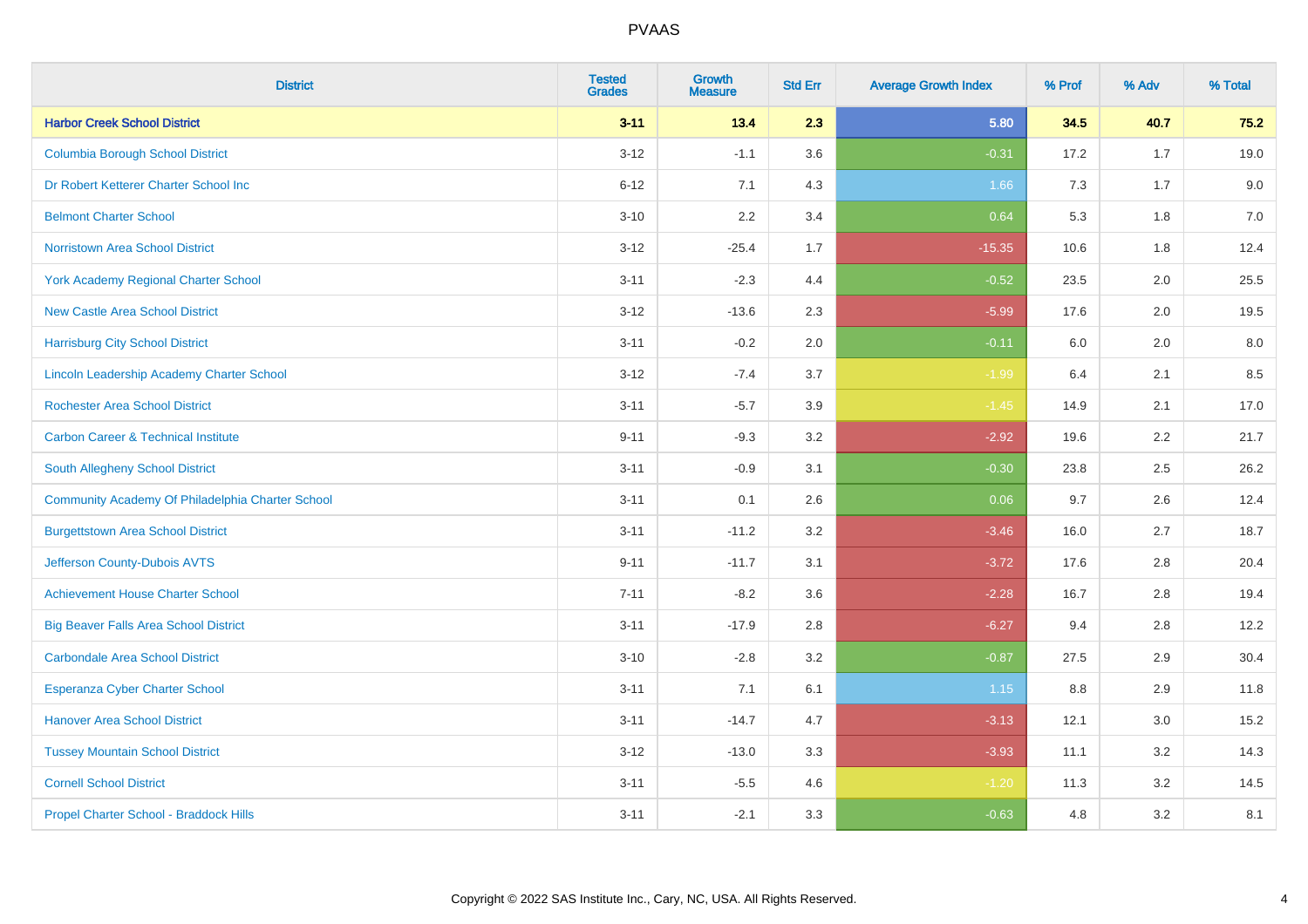| <b>District</b>                                   | <b>Tested</b><br><b>Grades</b> | <b>Growth</b><br><b>Measure</b> | <b>Std Err</b> | <b>Average Growth Index</b> | % Prof | % Adv   | % Total |
|---------------------------------------------------|--------------------------------|---------------------------------|----------------|-----------------------------|--------|---------|---------|
| <b>Harbor Creek School District</b>               | $3 - 11$                       | 13.4                            | 2.3            | 5.80                        | 34.5   | 40.7    | 75.2    |
| <b>Columbia-Montour AVTS</b>                      | $9 - 10$                       | $-7.1$                          | $2.8\,$        | $-2.52$                     | 19.5   | $3.2\,$ | 22.7    |
| <b>Coatesville Area School District</b>           | $3 - 11$                       | $-9.5$                          | 1.6            | $-5.81$                     | 12.8   | 3.3     | 16.2    |
| <b>Bristol Borough School District</b>            | $3 - 12$                       | $-5.9$                          | 2.9            | $-2.00$                     | 27.8   | 3.3     | 31.1    |
| <b>Southeast Delco School District</b>            | $3 - 10$                       | 3.9                             | 3.5            | 1.12                        | 18.6   | 3.4     | 22.0    |
| Mastery Charter School - Gratz Campus             | $7 - 10$                       | $-9.5$                          | 4.6            | $-2.09$                     | 0.0    | 3.4     | 3.4     |
| <b>Environmental Charter School At Frick Park</b> | $3-9$                          | $-6.2$                          | 3.7            | $-1.67$                     | 25.9   | 3.4     | 29.3    |
| Esperanza Academy Charter School                  | $4 - 11$                       | 2.1                             | 2.1            | 1.01                        | 14.2   | 3.6     | 17.8    |
| Mastery Charter School - Shoemaker Campus         | $7 - 10$                       | $-2.3$                          | 2.8            | $-0.81$                     | 10.1   | 3.7     | 13.8    |
| <b>Wilkes-Barre Area School District</b>          | $3 - 11$                       | $-12.4$                         | 2.4            | $-5.18$                     | 14.2   | 3.7     | 17.9    |
| <b>Turkeyfoot Valley Area School District</b>     | $3 - 12$                       | $-15.4$                         | 5.8            | $-2.66$                     | 3.8    | 3.8     | 7.6     |
| <b>Penns Manor Area School District</b>           | $3 - 12$                       | $-1.9$                          | 3.5            | $-0.55$                     | 24.2   | 3.8     | 28.0    |
| <b>Lancaster School District</b>                  | $3-12$                         | $-10.0$                         | 1.4            | $-7.22$                     | 9.0    | $3.9\,$ | 12.8    |
| Philadelphia Academy Charter School               | $3 - 11$                       | $-14.7$                         | 2.7            | $-5.42$                     | 21.6   | 3.9     | 25.5    |
| <b>Western Beaver County School District</b>      | $3 - 11$                       | $-9.3$                          | 4.2            | $-2.20$                     | 45.1   | 3.9     | 49.0    |
| <b>West Mifflin Area School District</b>          | $3 - 12$                       | $-11.9$                         | 2.5            | $-4.77$                     | 15.9   | 4.0     | 19.9    |
| <b>York Co School Of Technology</b>               | $9 - 12$                       | $-10.9$                         | 1.6            | $-6.79$                     | 22.6   | 4.0     | 26.6    |
| <b>New Foundations Charter School</b>             | $3 - 11$                       | 0.6                             | 2.2            | 0.29                        | 22.4   | 4.0     | 26.4    |
| <b>Panther Valley School District</b>             | $3 - 12$                       | $-13.3$                         | 3.2            | $-4.10$                     | 31.5   | 4.1     | 35.6    |
| Jeannette City School District                    | $3 - 11$                       | $-0.7$                          | 3.4            | $-0.20$                     | 26.8   | 4.1     | 30.9    |
| <b>Mckeesport Area School District</b>            | $3 - 12$                       | 4.6                             | 2.2            | 2.14                        | 21.1   | 4.4     | 25.5    |
| <b>Mount Carmel Area School District</b>          | $3 - 11$                       | $-7.9$                          | 2.3            | $-3.38$                     | 18.2   | 4.4     | 22.6    |
| <b>Roberto Clemente Charter School</b>            | $3 - 12$                       | $-3.3$                          | 4.1            | $-0.79$                     | 22.7   | 4.6     | 27.3    |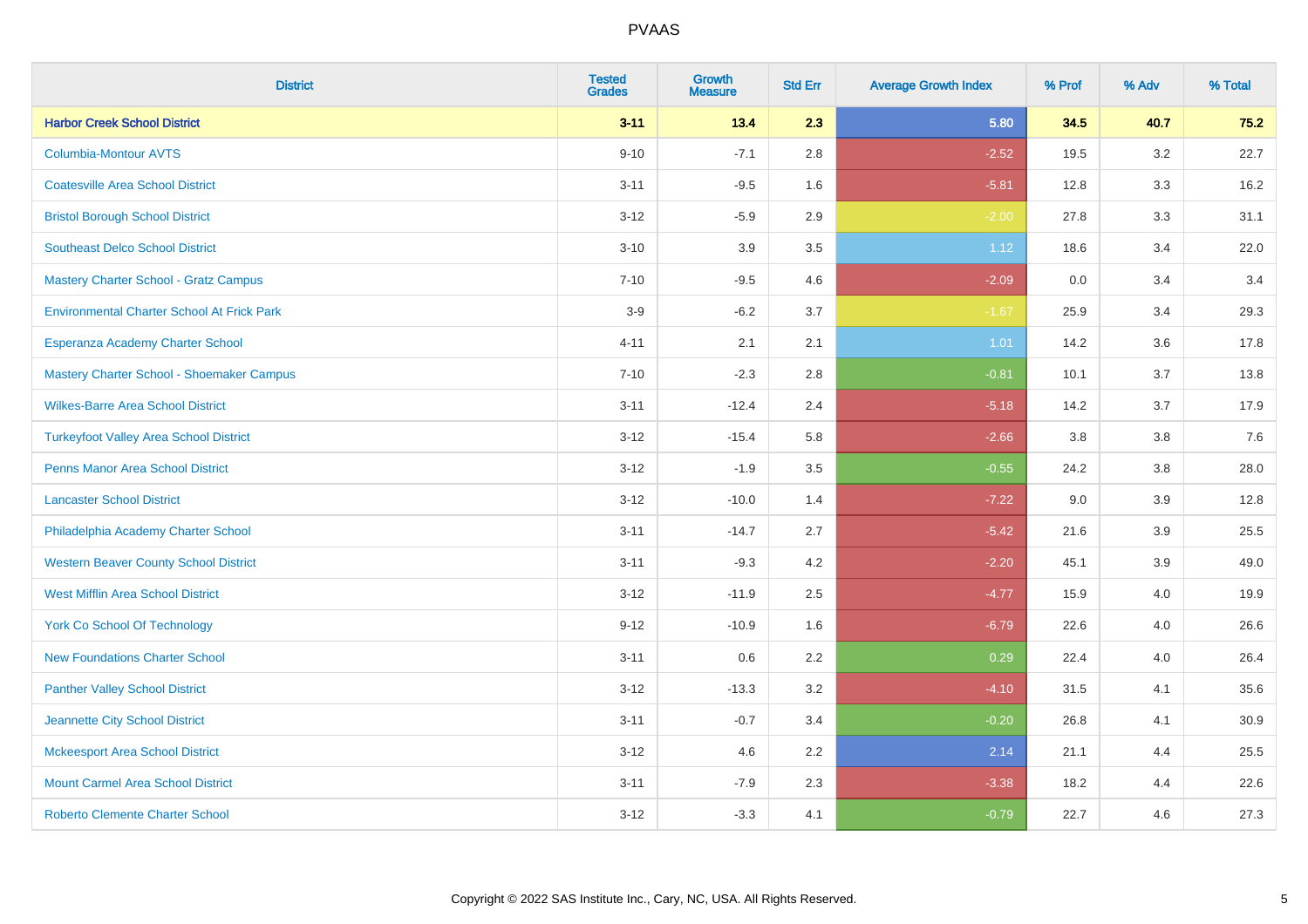| <b>District</b>                            | <b>Tested</b><br><b>Grades</b> | <b>Growth</b><br><b>Measure</b> | <b>Std Err</b> | <b>Average Growth Index</b> | % Prof | % Adv   | % Total |
|--------------------------------------------|--------------------------------|---------------------------------|----------------|-----------------------------|--------|---------|---------|
| <b>Harbor Creek School District</b>        | $3 - 11$                       | 13.4                            | 2.3            | 5.80                        | 34.5   | 40.7    | 75.2    |
| Lehigh Career & Technical Institute        | $10 - 12$                      | $-0.7$                          | 6.3            | $-0.11$                     | 36.4   | 4.6     | 40.9    |
| <b>Greenville Area School District</b>     | $3 - 11$                       | $-13.2$                         | 3.0            | $-4.45$                     | 32.1   | 4.6     | 36.7    |
| <b>Bristol Township School District</b>    | $3 - 11$                       | $-7.4$                          | 1.4            | $-5.32$                     | 13.8   | 4.6     | 18.4    |
| <b>MaST Community Charter School II</b>    | $3 - 10$                       | 1.4                             | 3.0            | 0.45                        | 16.1   | 4.6     | 20.7    |
| <b>Bethlehem-Center School District</b>    | $3 - 10$                       | 2.1                             | 3.5            | 0.59                        | 32.3   | 4.6     | 36.9    |
| <b>Muhlenberg School District</b>          | $3 - 10$                       | $-17.8$                         | 1.9            | $-9.34$                     | 12.4   | 4.6     | 17.0    |
| Insight PA Cyber Charter School            | $3 - 11$                       | $-9.4$                          | 5.8            | $-1.62$                     | 25.6   | 4.6     | 30.2    |
| <b>Cameron County School District</b>      | $3 - 12$                       | $-5.0$                          | 4.4            | $-1.12$                     | 34.9   | 4.8     | 39.7    |
| <b>Susq-Cyber Charter School</b>           | $9 - 11$                       | $-3.2$                          | 5.8            | $-0.54$                     | 23.8   | 4.8     | 28.6    |
| <b>Northeast Bradford School District</b>  | $3 - 10$                       | $-5.0$                          | 3.7            | $-1.35$                     | 30.6   | 4.8     | 35.5    |
| Jamestown Area School District             | $3 - 11$                       | $-9.5$                          | 4.1            | $-2.33$                     | 41.5   | 4.9     | 46.3    |
| Southern Huntingdon County School District | $3 - 11$                       | $-5.9$                          | 3.4            | $-1.76$                     | 32.8   | 4.9     | 37.7    |
| <b>Leechburg Area School District</b>      | $3 - 11$                       | 7.0                             | 3.9            | 1.79                        | 37.7   | 4.9     | 42.6    |
| <b>Connellsville Area School District</b>  | $3 - 11$                       | $-5.3$                          | 2.0            | $-2.67$                     | 24.2   | 5.0     | 29.1    |
| <b>Sharon City School District</b>         | $3 - 11$                       | $-6.5$                          | 2.3            | $-2.79$                     | 13.1   | $5.0\,$ | 18.1    |
| <b>Moniteau School District</b>            | $3 - 11$                       | $-11.8$                         | 2.9            | $-4.07$                     | 22.6   | 5.0     | 27.6    |
| <b>Conemaugh Valley School District</b>    | $3 - 12$                       | $-6.3$                          | 4.1            | $-1.54$                     | 23.7   | 5.1     | 28.8    |
| <b>Williams Valley School District</b>     | $3 - 11$                       | 2.6                             | 3.7            | 0.69                        | 17.0   | 5.1     | 22.0    |
| <b>Carlynton School District</b>           | $3 - 11$                       | $-2.0$                          | 3.2            | $-0.62$                     | 27.9   | 5.2     | 33.1    |
| <b>Dunmore School District</b>             | $3 - 11$                       | $-12.2$                         | 2.7            | $-4.51$                     | 15.0   | 5.3     | 20.4    |
| Salisbury-Elk Lick School District         | $3 - 11$                       | $-8.4$                          | 5.8            | $-1.45$                     | 33.3   | 5.6     | 38.9    |
| Ambridge Area School District              | $3 - 12$                       | $-19.4$                         | 2.5            | $-7.64$                     | 23.2   | 5.6     | 28.9    |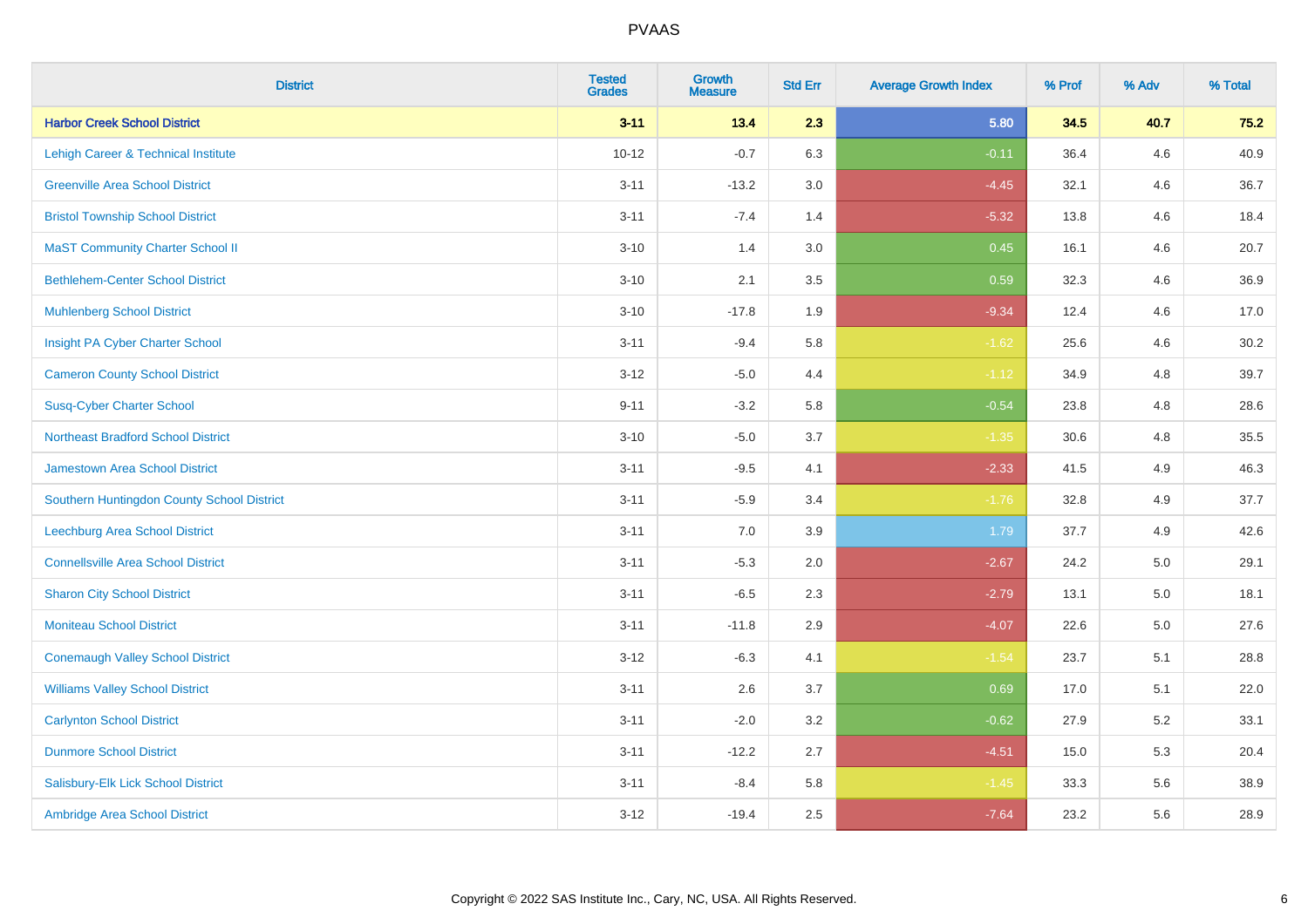| <b>District</b>                                | <b>Tested</b><br><b>Grades</b> | Growth<br><b>Measure</b> | <b>Std Err</b> | <b>Average Growth Index</b> | % Prof | % Adv   | % Total |
|------------------------------------------------|--------------------------------|--------------------------|----------------|-----------------------------|--------|---------|---------|
| <b>Harbor Creek School District</b>            | $3 - 11$                       | 13.4                     | 2.3            | 5.80                        | 34.5   | 40.7    | 75.2    |
| Lehigh Valley Charter High School For The Arts | $9 - 10$                       | $-11.8$                  | 2.5            | $-4.76$                     | 28.9   | 5.7     | 34.6    |
| <b>Ligonier Valley School District</b>         | $3 - 11$                       | $-10.8$                  | 3.1            | $-3.43$                     | 34.1   | 5.8     | 39.9    |
| Meyersdale Area School District                | $3 - 11$                       | $-16.1$                  | 3.3            | $-4.94$                     | 20.3   | 5.8     | 26.1    |
| <b>Mount Union Area School District</b>        | $3 - 10$                       | $-2.5$                   | 2.8            | $-0.89$                     | 19.8   | 5.8     | 25.6    |
| <b>Mcguffey School District</b>                | $3 - 11$                       | $-12.1$                  | 3.0            | $-4.06$                     | 12.8   | 5.9     | 18.6    |
| <b>Commodore Perry School District</b>         | $3 - 11$                       | $-10.4$                  | 4.5            | $-2.30$                     | 29.4   | 5.9     | 35.3    |
| <b>Franklin Area School District</b>           | $3 - 11$                       | $-3.7$                   | 2.6            | $-1.43$                     | 30.5   | 5.9     | 36.4    |
| <b>Reading School District</b>                 | $3 - 11$                       | 4.3                      | 1.2            | 3.71                        | 16.8   | 6.0     | 22.8    |
| Jim Thorpe Area School District                | $3 - 11$                       | $-10.9$                  | 2.4            | $-4.48$                     | 19.5   | 6.0     | 25.5    |
| <b>Fairfield Area School District</b>          | $3 - 11$                       | $-0.5$                   | 3.6            | $-0.13$                     | 43.9   | 6.1     | 50.0    |
| <b>Derry Area School District</b>              | $3 - 11$                       | $-11.8$                  | 2.6            | $-4.53$                     | 34.8   | 6.1     | 40.9    |
| Jefferson-Morgan School District               | $3 - 10$                       | $-12.0$                  | 3.9            | $-3.09$                     | 28.6   | 6.1     | 34.7    |
| Pennsylvania Distance Learning Charter School  | $3 - 12$                       | 6.8                      | 3.4            | 1.99                        | 19.8   | $6.2\,$ | 25.9    |
| <b>Hanover Public School District</b>          | $3 - 11$                       | $-12.4$                  | 2.7            | $-4.50$                     | 22.7   | 6.2     | 28.9    |
| <b>Pottstown School District</b>               | $3-12$                         | 2.0                      | 2.2            | 0.88                        | 19.4   | $6.2\,$ | 25.6    |
| <b>Lebanon School District</b>                 | $3 - 11$                       | $-1.2$                   | 1.9            | $-0.63$                     | 15.2   | 6.4     | 21.6    |
| <b>Interboro School District</b>               | $3-12$                         | $-8.4$                   | 2.0            | $-4.27$                     | 27.6   | 6.4     | 34.1    |
| Philadelphia City School District              | $3 - 12$                       | $-7.8$                   | 0.6            | $-13.43$                    | 16.4   | 6.5     | 22.9    |
| <b>Pittsburgh School District</b>              | $3 - 11$                       | $-13.0$                  | 1.1            | $-12.25$                    | 16.1   | 6.5     | 22.6    |
| <b>Fannett-Metal School District</b>           | $3 - 11$                       | $-22.3$                  | 4.8            | $-4.65$                     | 16.4   | 6.6     | 23.0    |
| <b>Chartiers-Houston School District</b>       | $3 - 10$                       | $-16.5$                  | 3.5            | $-4.79$                     | 26.3   | $6.6\,$ | 32.9    |
| <b>Erie City School District</b>               | $3 - 12$                       | $-4.5$                   | 1.4            | $-3.09$                     | 13.4   | 6.7     | 20.1    |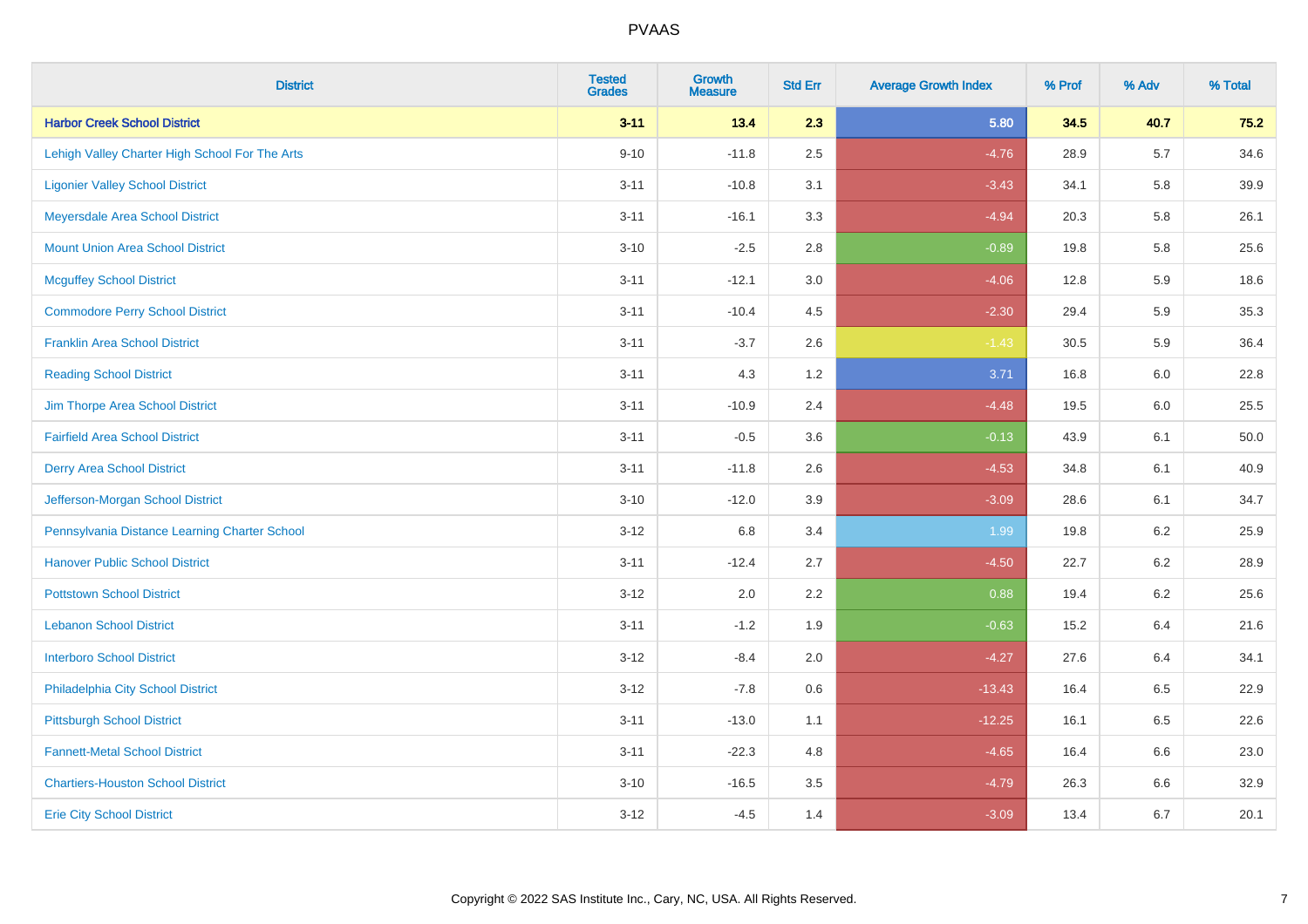| <b>District</b>                               | <b>Tested</b><br><b>Grades</b> | Growth<br><b>Measure</b> | <b>Std Err</b> | <b>Average Growth Index</b> | % Prof | % Adv   | % Total |
|-----------------------------------------------|--------------------------------|--------------------------|----------------|-----------------------------|--------|---------|---------|
| <b>Harbor Creek School District</b>           | $3 - 11$                       | 13.4                     | 2.3            | 5.80                        | 34.5   | 40.7    | 75.2    |
| Northern Lebanon School District              | $3 - 11$                       | $-0.7$                   | 2.3            | $-0.29$                     | 18.8   | 6.8     | 25.6    |
| <b>Northgate School District</b>              | $3 - 11$                       | $-3.0$                   | 3.4            | $-0.85$                     | 35.6   | 6.8     | 42.4    |
| <b>Titusville Area School District</b>        | $3 - 11$                       | $-5.0$                   | 2.5            | $-1.98$                     | 26.5   | $6.8\,$ | 33.3    |
| <b>Tidioute Community Charter School</b>      | $3 - 11$                       | 0.8                      | 4.4            | 0.19                        | 18.1   | 6.9     | 25.0    |
| <b>Penn Hills School District</b>             | $3 - 11$                       | 0.0                      | 2.4            | 0.02                        | 18.4   | 7.1     | 25.6    |
| Hope For Hyndman Charter School               | $3 - 11$                       | 5.1                      | 5.8            | 0.88                        | 14.3   | 7.1     | 21.4    |
| <b>William Penn School District</b>           | $3 - 12$                       | 7.0                      | 1.9            | 3.61                        | 14.0   | 7.2     | 21.3    |
| <b>Avella Area School District</b>            | $3 - 12$                       | 1.6                      | 4.7            | 0.34                        | 34.8   | 7.2     | 42.0    |
| <b>Uniontown Area School District</b>         | $3 - 11$                       | $-2.8$                   | 3.1            | $-0.91$                     | 31.7   | 7.3     | 39.0    |
| <b>East Allegheny School District</b>         | $3 - 11$                       | $-6.4$                   | 3.0            | $-2.11$                     | 21.0   | 7.4     | 28.4    |
| <b>Central Cambria School District</b>        | $3 - 11$                       | $-12.7$                  | 2.3            | $-5.61$                     | 19.4   | 7.4     | 26.9    |
| <b>Scranton School District</b>               | $3 - 12$                       | $-10.1$                  | 2.5            | $-4.04$                     | 20.0   | 7.7     | 27.7    |
| Lehigh Valley Academy Regional Charter School | $3 - 11$                       | $-5.9$                   | 3.0            | $-1.98$                     | 20.0   | 7.7     | 27.7    |
| <b>Blacklick Valley School District</b>       | $3 - 11$                       | $-0.9$                   | 3.9            | $-0.23$                     | 7.7    | 7.7     | 15.4    |
| <b>Sullivan County School District</b>        | $3 - 10$                       | 2.5                      | 4.3            | 0.58                        | 43.6   | 7.7     | 51.3    |
| <b>Governor Mifflin School District</b>       | $3 - 11$                       | $-4.4$                   | 1.6            | $-2.69$                     | 30.3   | 7.7     | 38.0    |
| <b>Riverview School District</b>              | $3 - 11$                       | $-13.0$                  | 4.0            | $-3.29$                     | 43.1   | 7.8     | 51.0    |
| <b>Pottsville Area School District</b>        | $3 - 12$                       | $-4.9$                   | 2.1            | $-2.36$                     | 21.8   | 7.9     | 29.6    |
| <b>Ferndale Area School District</b>          | $3 - 10$                       | $-1.1$                   | 4.1            | $-0.27$                     | 21.0   | 7.9     | 29.0    |
| <b>Mid Valley School District</b>             | $3 - 10$                       | $-11.1$                  | 2.7            | $-4.07$                     | 28.3   | 8.1     | 36.4    |
| Pennsylvania Cyber Charter School             | $3 - 11$                       | 0.6                      | 1.5            | 0.37                        | 20.8   | 8.1     | 28.9    |
| <b>Forest City Regional School District</b>   | $3 - 12$                       | $-1.2$                   | 3.6            | $-0.33$                     | 26.5   | 8.2     | 34.7    |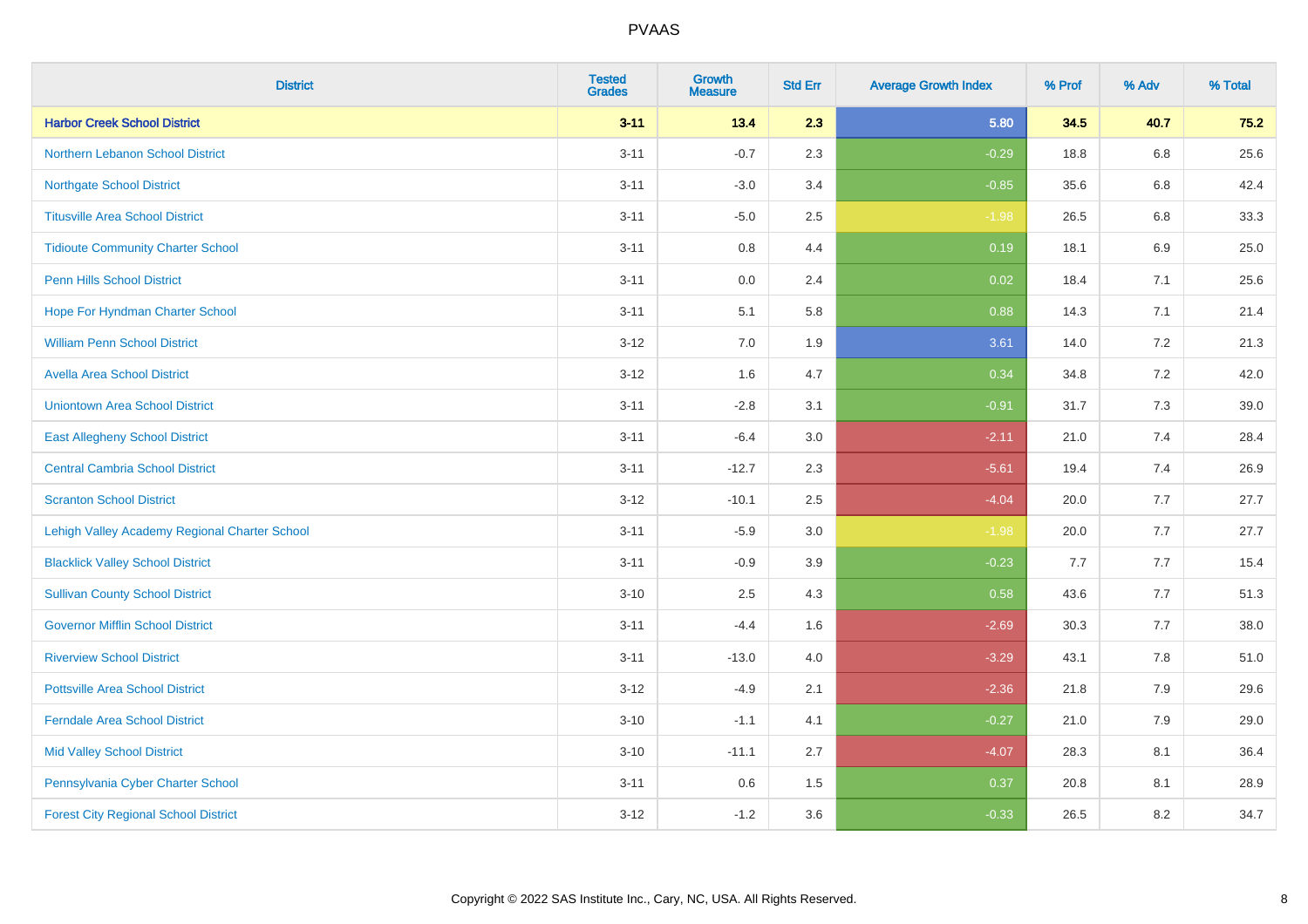| <b>District</b>                                    | <b>Tested</b><br><b>Grades</b> | <b>Growth</b><br><b>Measure</b> | <b>Std Err</b> | <b>Average Growth Index</b> | % Prof | % Adv   | % Total |
|----------------------------------------------------|--------------------------------|---------------------------------|----------------|-----------------------------|--------|---------|---------|
| <b>Harbor Creek School District</b>                | $3 - 11$                       | 13.4                            | 2.3            | 5.80                        | 34.5   | 40.7    | 75.2    |
| <b>Blairsville-Saltsburg School District</b>       | $3 - 11$                       | $-7.5$                          | 2.8            | $-2.67$                     | 20.1   | 8.2     | 28.3    |
| <b>East Lycoming School District</b>               | $3 - 11$                       | $-10.9$                         | 2.1            | $-5.08$                     | 22.5   | 8.2     | 30.8    |
| <b>Cheltenham School District</b>                  | $3 - 11$                       | $-17.6$                         | 2.0            | $-8.74$                     | 24.4   | 8.3     | 32.6    |
| <b>Freedom Area School District</b>                | $3 - 11$                       | $-6.3$                          | 3.1            | $-2.04$                     | 22.9   | 8.4     | 31.3    |
| <b>Brownsville Area School District</b>            | $3 - 12$                       | 3.9                             | 3.8            | 1.04                        | 22.0   | 8.5     | 30.5    |
| <b>Mahanoy Area School District</b>                | $3 - 10$                       | $-3.4$                          | 3.1            | $-1.07$                     | 21.4   | 8.6     | 30.0    |
| <b>Mount Pleasant Area School District</b>         | $3 - 11$                       | $-5.4$                          | 2.3            | $-2.37$                     | 33.3   | 8.7     | 42.0    |
| <b>Ellwood City Area School District</b>           | $3 - 11$                       | $-12.5$                         | 3.1            | $-4.00$                     | 26.7   | 8.7     | 35.4    |
| <b>Central Dauphin School District</b>             | $3 - 11$                       | $-5.2$                          | 1.2            | $-4.24$                     | 29.3   | 8.7     | 38.0    |
| <b>Corry Area School District</b>                  | $3 - 11$                       | $-6.8$                          | 2.3            | $-3.01$                     | 24.0   | 8.8     | 32.8    |
| <b>Susquehanna Community School District</b>       | $3 - 11$                       | $-4.5$                          | 3.8            | $-1.19$                     | 31.9   | 8.8     | 40.7    |
| <b>Yough School District</b>                       | $3 - 10$                       | $-6.2$                          | 2.7            | $-2.27$                     | 28.9   | 8.8     | 37.7    |
| <b>Westinghouse Arts Academy Charter School</b>    | $9 - 10$                       | $-6.0$                          | 3.3            | $-1.81$                     | 20.2   | 8.9     | 29.1    |
| <b>Lincoln Park Performing Arts Charter School</b> | $7 - 11$                       | $-14.9$                         | 2.7            | $-5.45$                     | 39.3   | 8.9     | 48.2    |
| <b>Greater Nanticoke Area School District</b>      | $3 - 12$                       | $-6.8$                          | 2.6            | $-2.58$                     | 15.2   | 8.9     | 24.1    |
| <b>Weatherly Area School District</b>              | $3 - 11$                       | $-5.8$                          | 4.0            | $-1.44$                     | 32.1   | 8.9     | 41.1    |
| <b>Hazleton Area School District</b>               | $3 - 11$                       | 6.0                             | 1.6            | 3.85                        | 20.5   | $9.0\,$ | 29.5    |
| <b>Purchase Line School District</b>               | $3 - 12$                       | 4.3                             | 3.3            | 1.30                        | 32.3   | 9.0     | 41.4    |
| <b>Reynolds School District</b>                    | $3 - 10$                       | $-3.0$                          | 3.5            | $-0.87$                     | 27.3   | 9.1     | 36.4    |
| <b>Wyoming Valley West School District</b>         | $3 - 11$                       | $-5.5$                          | 2.3            | $-2.38$                     | 22.2   | 9.2     | 31.4    |
| <b>Blue Ridge School District</b>                  | $3 - 11$                       | 8.3                             | 3.7            | 2.24                        | 29.6   | 9.3     | 38.9    |
| <b>Glendale School District</b>                    | $3 - 10$                       | 7.9                             | 3.5            | 2.25                        | 42.6   | 9.3     | 51.8    |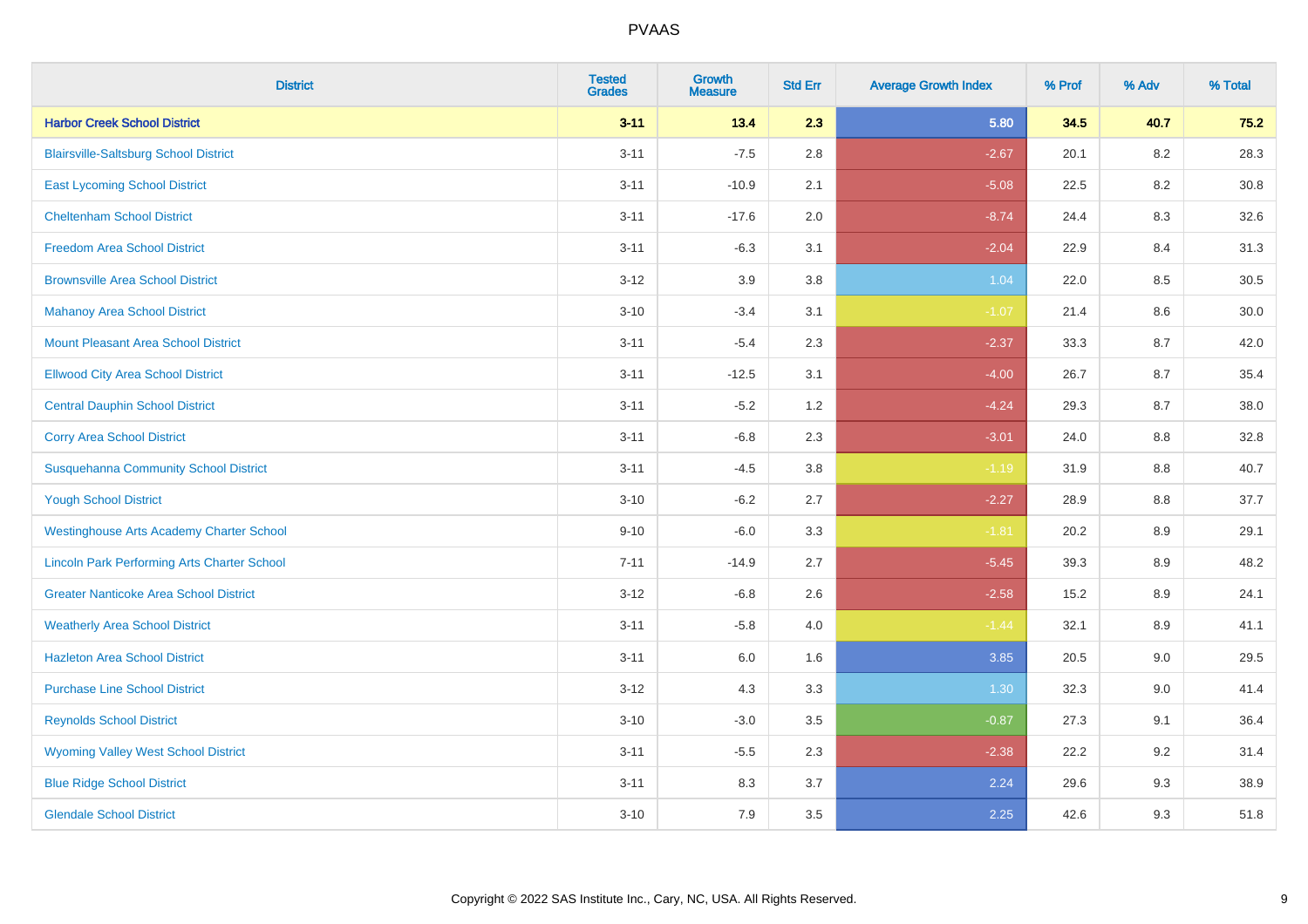| <b>District</b>                            | <b>Tested</b><br><b>Grades</b> | <b>Growth</b><br><b>Measure</b> | <b>Std Err</b> | <b>Average Growth Index</b> | % Prof | % Adv   | % Total |
|--------------------------------------------|--------------------------------|---------------------------------|----------------|-----------------------------|--------|---------|---------|
| <b>Harbor Creek School District</b>        | $3 - 11$                       | 13.4                            | 2.3            | 5.80                        | 34.5   | 40.7    | 75.2    |
| <b>Juniata Valley School District</b>      | $3 - 11$                       | 1.6                             | 3.2            | 0.51                        | 23.1   | 9.4     | 32.5    |
| <b>Apollo-Ridge School District</b>        | $3 - 12$                       | 9.5                             | 3.0            | 3.23                        | 34.0   | 9.4     | 43.4    |
| <b>Tri-Valley School District</b>          | $3 - 10$                       | $-2.7$                          | 3.9            | $-0.69$                     | 31.0   | 9.5     | 40.5    |
| <b>Carmichaels Area School District</b>    | $3 - 10$                       | $-7.0$                          | 3.1            | $-2.30$                     | 17.8   | 9.6     | 27.4    |
| <b>Wyoming Area School District</b>        | $3 - 10$                       | $-5.5$                          | 2.5            | $-2.21$                     | 32.0   | 9.6     | 41.6    |
| <b>West Middlesex Area School District</b> | $3 - 10$                       | $-7.4$                          | 3.5            | $-2.11$                     | 32.0   | 9.6     | 41.6    |
| <b>Minersville Area School District</b>    | $3 - 11$                       | $-2.9$                          | 3.4            | $-0.86$                     | 27.4   | 9.7     | 37.1    |
| <b>Southeastern Greene School District</b> | $3 - 10$                       | $-2.3$                          | 4.4            | $-0.53$                     | 29.0   | 9.7     | 38.7    |
| <b>Warren County School District</b>       | $3 - 11$                       | $-0.1$                          | 1.6            | $-0.06$                     | 26.7   | 9.7     | 36.4    |
| <b>Cranberry Area School District</b>      | $3-12$                         | $-0.9$                          | 3.1            | $-0.29$                     | 25.5   | 9.7     | 35.2    |
| <b>Conneaut School District</b>            | $3 - 12$                       | $-2.3$                          | 2.6            | $-0.91$                     | 27.4   | 9.7     | 37.1    |
| <b>Central Fulton School District</b>      | $3 - 11$                       | $-13.3$                         | 3.2            | $-4.20$                     | 18.1   | 9.7     | 27.8    |
| <b>Shamokin Area School District</b>       | $3 - 11$                       | $-2.6$                          | 2.5            | $-1.06$                     | 19.6   | $9.8\,$ | 29.3    |
| <b>Trinity Area School District</b>        | $3 - 11$                       | $-8.7$                          | 1.8            | $-4.87$                     | 20.9   | 9.8     | 30.8    |
| <b>Deer Lakes School District</b>          | $3 - 11$                       | $-10.0$                         | 2.5            | $-4.02$                     | 27.7   | 9.9     | 37.6    |
| <b>Towanda Area School District</b>        | $3 - 11$                       | $-4.0$                          | 2.6            | $-1.52$                     | 24.8   | 9.9     | 34.8    |
| <b>Steel Valley School District</b>        | $3 - 11$                       | 11.1                            | 3.3            | 3.33                        | 34.8   | 10.1    | 44.9    |
| <b>Windber Area School District</b>        | $3 - 11$                       | $-11.9$                         | $3.0\,$        | $-3.94$                     | 41.0   | 10.3    | 51.3    |
| <b>Forbes Road School District</b>         | $3 - 11$                       | $-11.5$                         | 4.7            | $-2.43$                     | 23.1   | 10.3    | 33.3    |
| <b>Pottsgrove School District</b>          | $3 - 11$                       | $-5.5$                          | 2.0            | $-2.78$                     | 28.6   | 10.3    | 38.8    |
| Southern Tioga School District             | $3 - 11$                       | $-0.1$                          | 2.8            | $-0.03$                     | 26.3   | 10.3    | 36.6    |
| <b>Forest Hills School District</b>        | $3 - 11$                       | 1.8                             | 2.5            | 0.71                        | 28.8   | 10.3    | 39.1    |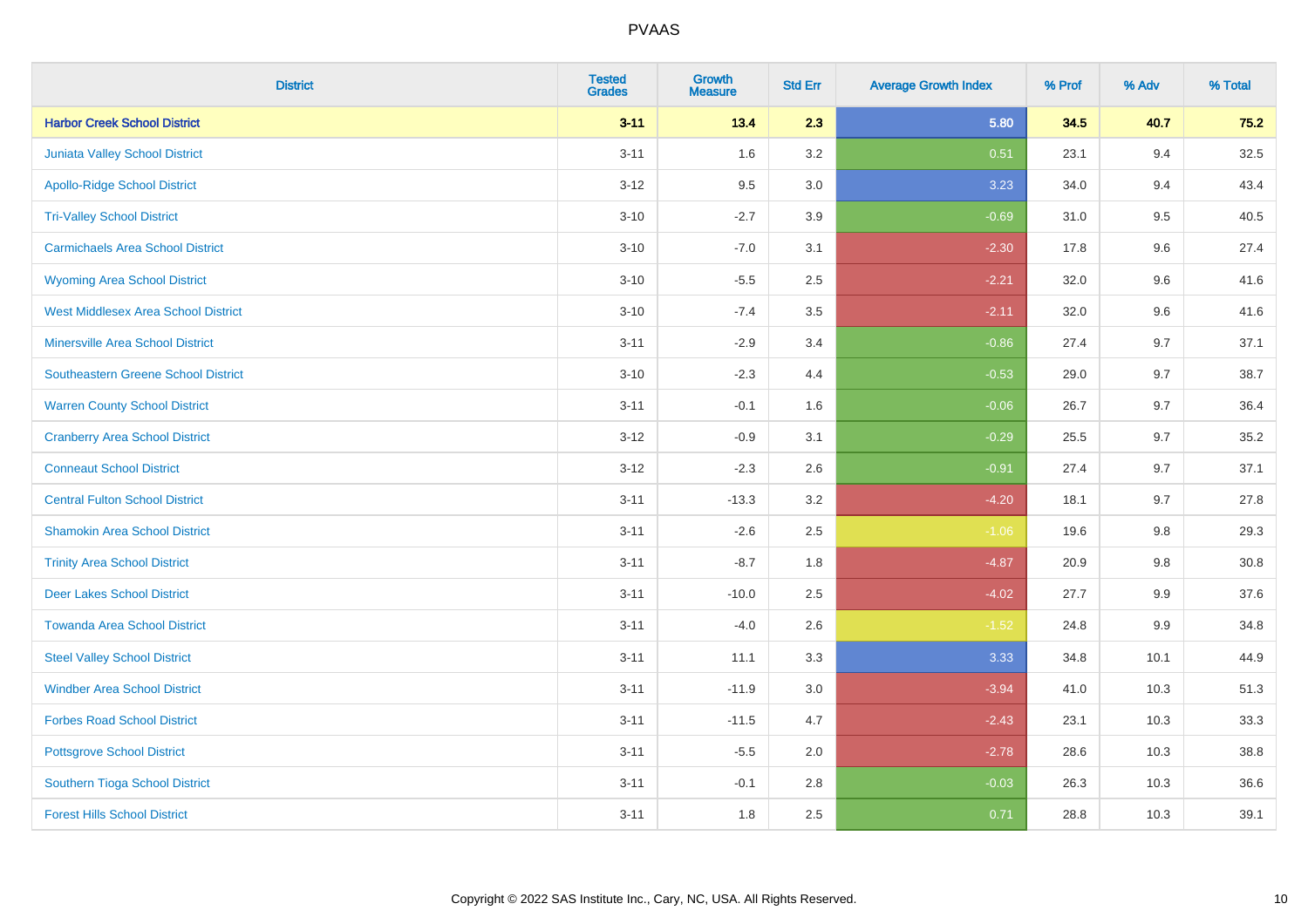| <b>District</b>                           | <b>Tested</b><br><b>Grades</b> | <b>Growth</b><br><b>Measure</b> | <b>Std Err</b> | <b>Average Growth Index</b> | % Prof | % Adv | % Total |
|-------------------------------------------|--------------------------------|---------------------------------|----------------|-----------------------------|--------|-------|---------|
| <b>Harbor Creek School District</b>       | $3 - 11$                       | 13.4                            | 2.3            | 5.80                        | 34.5   | 40.7  | $75.2$  |
| Millersburg Area School District          | $3 - 11$                       | $-6.6$                          | 3.4            | $-1.92$                     | 24.1   | 10.3  | 34.5    |
| <b>Pleasant Valley School District</b>    | $3 - 11$                       | $-3.3$                          | 1.8            | $-1.80$                     | 28.5   | 10.4  | 39.0    |
| <b>Bucks County Technical High School</b> | $9 - 10$                       | $-2.9$                          | 2.2            | $-1.29$                     | 27.7   | 10.4  | 38.2    |
| <b>Union School District</b>              | $3 - 12$                       | 2.5                             | 3.7            | 0.69                        | 17.9   | 10.4  | 28.4    |
| <b>Newport School District</b>            | $3 - 12$                       | 3.8                             | 3.3            | 1.17                        | 38.8   | 10.4  | 49.2    |
| <b>Highlands School District</b>          | $3 - 11$                       | $-1.3$                          | 2.3            | $-0.55$                     | 32.6   | 10.5  | 43.0    |
| <b>Williamsport Area School District</b>  | $3 - 11$                       | $-11.7$                         | 1.4            | $-8.29$                     | 18.2   | 10.5  | 28.7    |
| <b>Monessen City School District</b>      | $3 - 10$                       | $-3.9$                          | 5.6            | $-0.69$                     | 21.0   | 10.5  | 31.6    |
| <b>Otto-Eldred School District</b>        | $3 - 11$                       | $-0.5$                          | 3.5            | $-0.13$                     | 35.8   | 10.5  | 46.3    |
| <b>Mohawk Area School District</b>        | $3 - 11$                       | $-10.5$                         | 2.8            | $-3.75$                     | 35.1   | 10.6  | 45.7    |
| <b>Redbank Valley School District</b>     | $3 - 11$                       | $-7.5$                          | 3.1            | $-2.41$                     | 12.4   | 10.6  | 23.1    |
| <b>Ridley School District</b>             | $3 - 12$                       | 0.3                             | 1.6            | 0.21                        | 32.0   | 10.7  | 42.6    |
| <b>Bensalem Township School District</b>  | $3 - 11$                       | 1.0                             | 1.6            | 0.63                        | 24.3   | 10.7  | 34.9    |
| <b>West York Area School District</b>     | $3-12$                         | $-9.8$                          | 2.7            | $-3.57$                     | 21.9   | 10.9  | 32.8    |
| <b>Union City Area School District</b>    | $3-12$                         | $-8.7$                          | 3.3            | $-2.59$                     | 29.7   | 10.9  | 40.6    |
| <b>Chestnut Ridge School District</b>     | $3 - 12$                       | 4.0                             | 2.9            | 1.38                        | 33.2   | 11.0  | 44.2    |
| <b>Butler Area School District</b>        | $3 - 11$                       | $-14.1$                         | 1.5            | $-9.60$                     | 26.4   | 11.1  | 37.5    |
| <b>Dauphin County Technical School</b>    | $9 - 11$                       | $-3.9$                          | 2.3            | $-1.67$                     | 18.3   | 11.1  | 29.3    |
| <b>Keystone Oaks School District</b>      | $3 - 11$                       | $-7.2$                          | 2.3            | $-3.14$                     | 30.0   | 11.1  | 41.0    |
| New Brighton Area School District         | $3 - 11$                       | $-2.1$                          | 3.2            | $-0.65$                     | 31.5   | 11.1  | 42.6    |
| <b>Marion Center Area School District</b> | $3 - 10$                       | $0.8\,$                         | 2.9            | 0.27                        | 23.3   | 11.1  | 34.4    |
| Northern Potter School District           | $3 - 12$                       | 6.8                             | 4.6            | 1.48                        | 30.6   | 11.1  | 41.7    |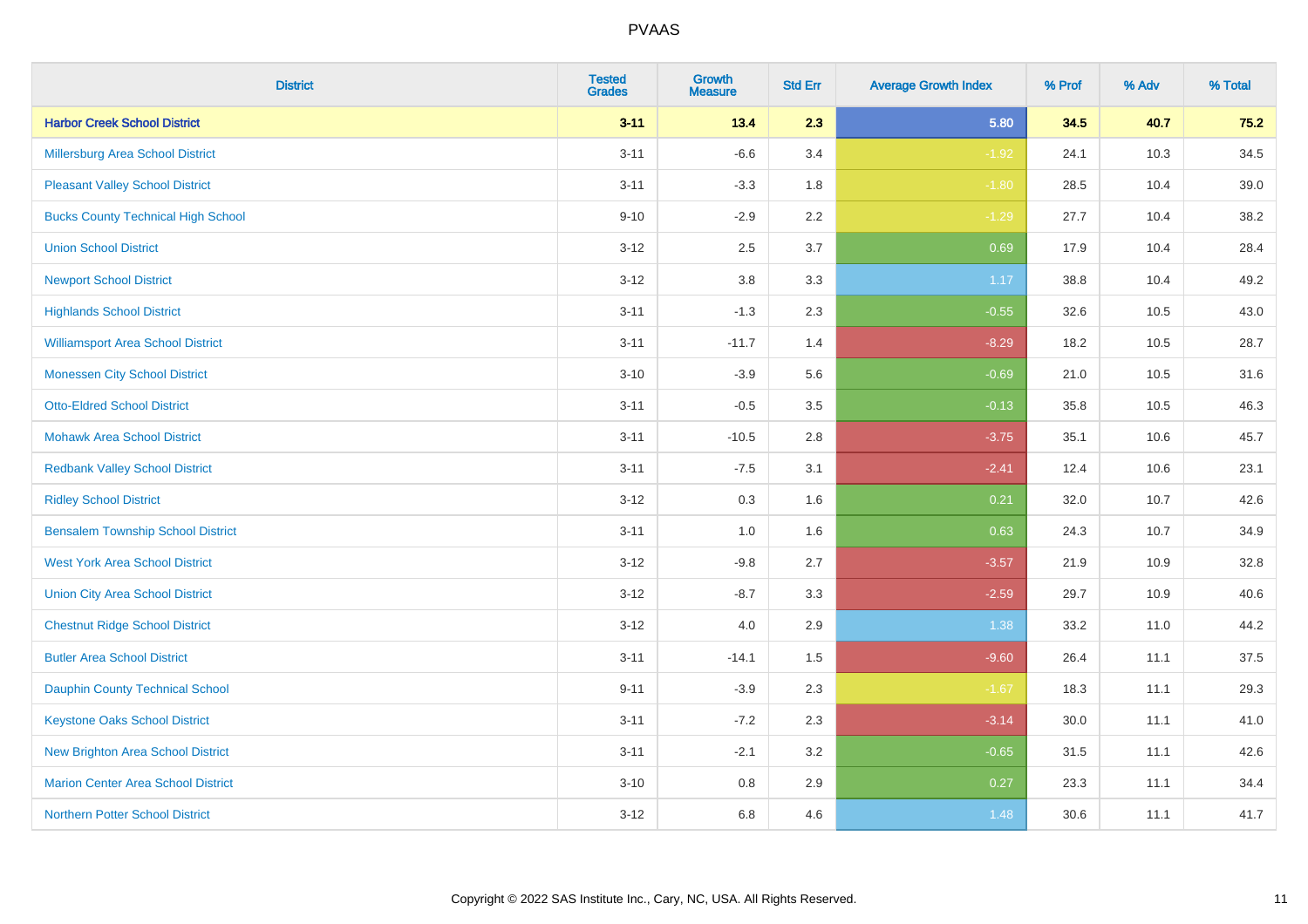| <b>District</b>                               | <b>Tested</b><br><b>Grades</b> | <b>Growth</b><br><b>Measure</b> | <b>Std Err</b> | <b>Average Growth Index</b> | % Prof | % Adv | % Total |
|-----------------------------------------------|--------------------------------|---------------------------------|----------------|-----------------------------|--------|-------|---------|
| <b>Harbor Creek School District</b>           | $3 - 11$                       | 13.4                            | 2.3            | 5.80                        | 34.5   | 40.7  | 75.2    |
| Catasauqua Area School District               | $3 - 12$                       | $-7.3$                          | 2.8            | $-2.58$                     | 27.1   | 11.2  | 38.3    |
| <b>Milton Area School District</b>            | $3 - 11$                       | $-10.1$                         | 2.5            | $-4.04$                     | 23.0   | 11.3  | 34.2    |
| <b>Bethlehem Area School District</b>         | $3 - 11$                       | $-4.5$                          | 1.1            | $-3.91$                     | 20.4   | 11.3  | 31.7    |
| <b>Port Allegany School District</b>          | $3 - 11$                       | 6.5                             | 3.7            | 1.74                        | 26.4   | 11.3  | 37.7    |
| <b>Allegheny Valley School District</b>       | $3 - 11$                       | $-1.9$                          | 3.9            | $-0.48$                     | 31.8   | 11.4  | 43.2    |
| <b>Millville Area School District</b>         | $3 - 12$                       | $-5.6$                          | 4.4            | $-1.26$                     | 31.4   | 11.4  | 42.9    |
| <b>Berwick Area School District</b>           | $3 - 11$                       | $-6.9$                          | 2.4            | $-2.84$                     | 22.3   | 11.5  | 33.8    |
| <b>Eastern Lebanon County School District</b> | $3 - 11$                       | 4.0                             | 2.1            | 1.89                        | 23.5   | 11.5  | 35.0    |
| <b>Montgomery Area School District</b>        | $3 - 11$                       | $-5.8$                          | 3.2            | $-1.83$                     | 25.0   | 11.5  | 36.5    |
| Schuylkill Haven Area School District         | $3 - 11$                       | $-5.3$                          | 2.7            | $-1.96$                     | 22.2   | 11.6  | 33.8    |
| <b>Elk Lake School District</b>               | $3 - 11$                       | $-6.1$                          | 2.9            | $-2.12$                     | 26.3   | 11.6  | 37.9    |
| <b>Farrell Area School District</b>           | $3 - 11$                       | $-1.9$                          | 4.2            | $-0.44$                     | 9.3    | 11.6  | 20.9    |
| South Williamsport Area School District       | $3 - 10$                       | 0.9                             | 3.1            | 0.31                        | 38.4   | 11.6  | 50.0    |
| North Schuylkill School District              | $3 - 11$                       | $-4.7$                          | 2.2            | $-2.16$                     | 20.2   | 11.7  | 31.9    |
| <b>Upper Darby School District</b>            | $3 - 12$                       | 11.2                            | 1.4            | 8.28                        | 23.8   | 11.8  | 35.6    |
| <b>Mercer Area School District</b>            | $3 - 11$                       | $2.2\,$                         | 3.1            | 0.70                        | 24.4   | 11.8  | 36.2    |
| Johnsonburg Area School District              | $3 - 11$                       | 5.0                             | 3.9            | 1.27                        | 35.5   | 11.8  | 47.4    |
| <b>West Greene School District</b>            | $3 - 11$                       | $-8.1$                          | 3.9            | $-2.08$                     | 31.0   | 11.9  | 42.9    |
| <b>Union Area School District</b>             | $3 - 11$                       | $-6.5$                          | 3.8            | $-1.70$                     | 30.6   | 12.2  | 42.9    |
| <b>Lakeview School District</b>               | $3 - 11$                       | $-1.9$                          | 3.5            | $-0.53$                     | 41.5   | 12.3  | 53.8    |
| <b>Athens Area School District</b>            | $3 - 11$                       | 2.6                             | 2.3            | 1.11                        | 34.9   | 12.3  | 47.3    |
| <b>Wattsburg Area School District</b>         | $3 - 11$                       | 1.0                             | 2.7            | 0.36                        | 20.4   | 12.4  | 32.7    |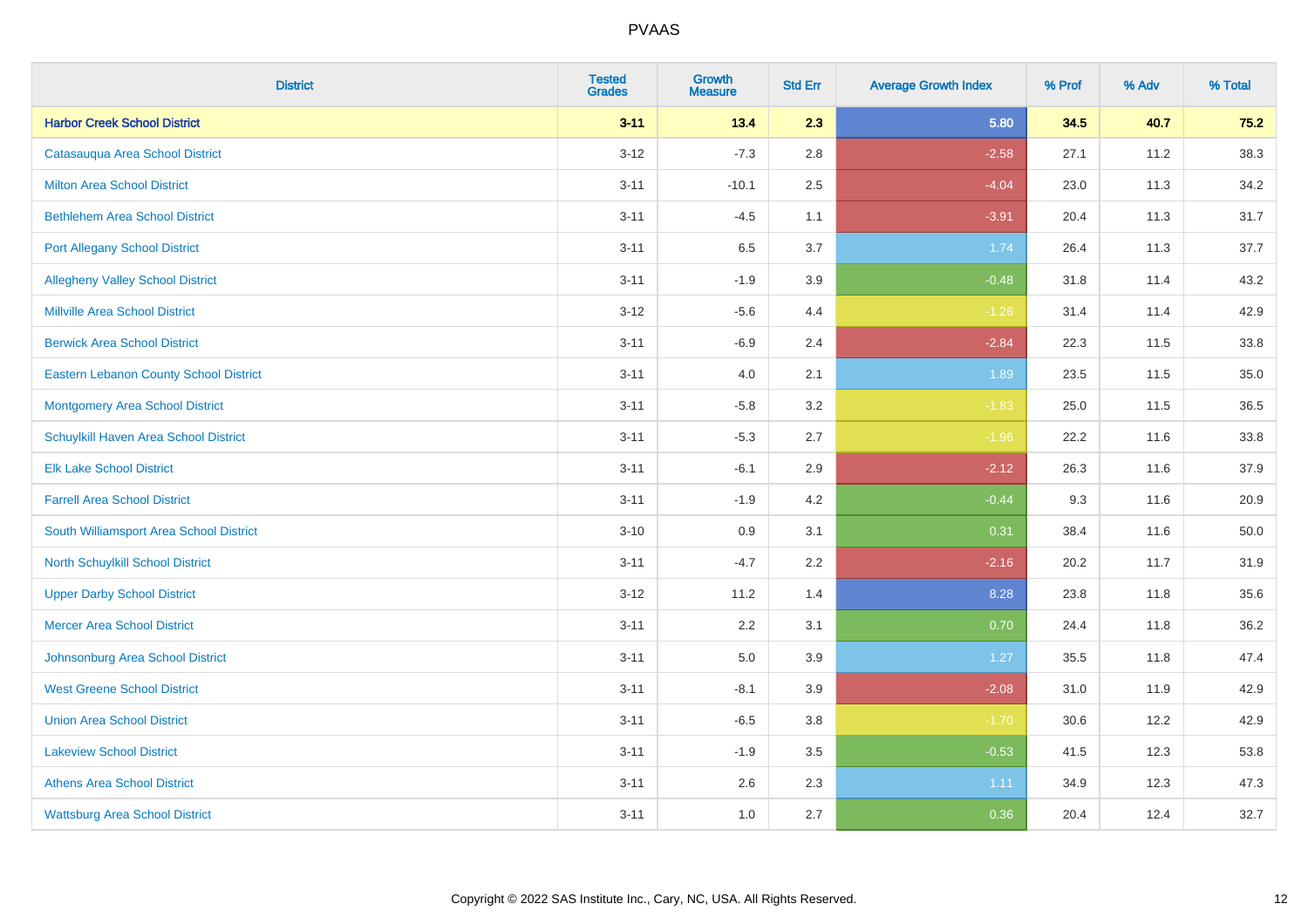| <b>District</b>                            | <b>Tested</b><br><b>Grades</b> | <b>Growth</b><br><b>Measure</b> | <b>Std Err</b> | <b>Average Growth Index</b> | % Prof | % Adv | % Total |
|--------------------------------------------|--------------------------------|---------------------------------|----------------|-----------------------------|--------|-------|---------|
| <b>Harbor Creek School District</b>        | $3 - 11$                       | 13.4                            | 2.3            | 5.80                        | 34.5   | 40.7  | 75.2    |
| <b>Hopewell Area School District</b>       | $3 - 11$                       | 0.8                             | 2.6            | 0.31                        | 34.5   | 12.4  | 46.9    |
| <b>Centennial School District</b>          | $3 - 10$                       | 1.5                             | 1.5            | 0.98                        | 23.6   | 12.4  | 36.0    |
| East Stroudsburg Area School District      | $3 - 11$                       | $-4.9$                          | 1.4            | $-3.38$                     | 22.7   | 12.5  | 35.2    |
| <b>Moshannon Valley School District</b>    | $3 - 10$                       | $-5.1$                          | 4.6            | $-1.12$                     | 25.0   | 12.5  | 37.5    |
| <b>Greater Latrobe School District</b>     | $3 - 11$                       | $-14.1$                         | 2.0            | $-7.14$                     | 41.0   | 12.6  | 53.6    |
| <b>Salisbury Township School District</b>  | $3 - 11$                       | 5.8                             | 3.6            | 1.62                        | 24.4   | 12.6  | 37.0    |
| <b>Penn-Delco School District</b>          | $3 - 11$                       | 1.3                             | 1.8            | 0.75                        | 26.5   | 12.6  | 39.1    |
| <b>Bangor Area School District</b>         | $3 - 12$                       | $-1.2$                          | 2.0            | $-0.60$                     | 25.8   | 12.7  | 38.5    |
| <b>Elizabeth Forward School District</b>   | $3 - 11$                       | $-5.5$                          | 2.5            | $-2.25$                     | 32.2   | 12.8  | 45.0    |
| Southern Columbia Area School District     | $3 - 11$                       | $-8.5$                          | 3.0            | $-2.83$                     | 30.5   | 12.8  | 43.3    |
| <b>Wyalusing Area School District</b>      | $3 - 12$                       | 5.7                             | 3.2            | 1.78                        | 38.6   | 12.9  | 51.4    |
| <b>Big Spring School District</b>          | $3 - 11$                       | $-9.8$                          | 2.3            | $-4.32$                     | 23.6   | 12.9  | 36.5    |
| <b>Neshannock Township School District</b> | $3 - 10$                       | $-12.5$                         | 2.7            | $-4.73$                     | 29.0   | 13.0  | 42.0    |
| <b>Easton Area School District</b>         | $3 - 12$                       | 6.3                             | 1.3            | 4.91                        | 24.1   | 13.0  | 37.1    |
| Cambria Heights School District            | $3 - 10$                       | $-6.2$                          | 2.9            | $-2.11$                     | 25.0   | 13.0  | 38.0    |
| <b>Shaler Area School District</b>         | $3 - 11$                       | $-2.1$                          | 1.8            | $-1.18$                     | 32.0   | 13.0  | 45.0    |
| <b>Southern Fulton School District</b>     | $3 - 11$                       | $-5.1$                          | 4.0            | $-1.29$                     | 21.7   | 13.0  | 34.8    |
| <b>Northwest Area School District</b>      | $3 - 10$                       | $-3.2$                          | 3.3            | $-0.97$                     | 30.4   | 13.0  | 43.5    |
| Susquehanna Township School District       | $3-12$                         | 3.9                             | 2.7            | 1.45                        | 19.0   | 13.1  | 32.0    |
| Oil City Area School District              | $3 - 11$                       | 8.6                             | 2.4            | 3.56                        | 29.1   | 13.1  | 42.2    |
| <b>Everett Area School District</b>        | $3 - 11$                       | $-1.1$                          | 3.1            | $-0.34$                     | 34.2   | 13.2  | 47.4    |
| <b>Old Forge School District</b>           | $3 - 12$                       | $-11.3$                         | 3.1            | $-3.62$                     | 28.6   | 13.2  | 41.8    |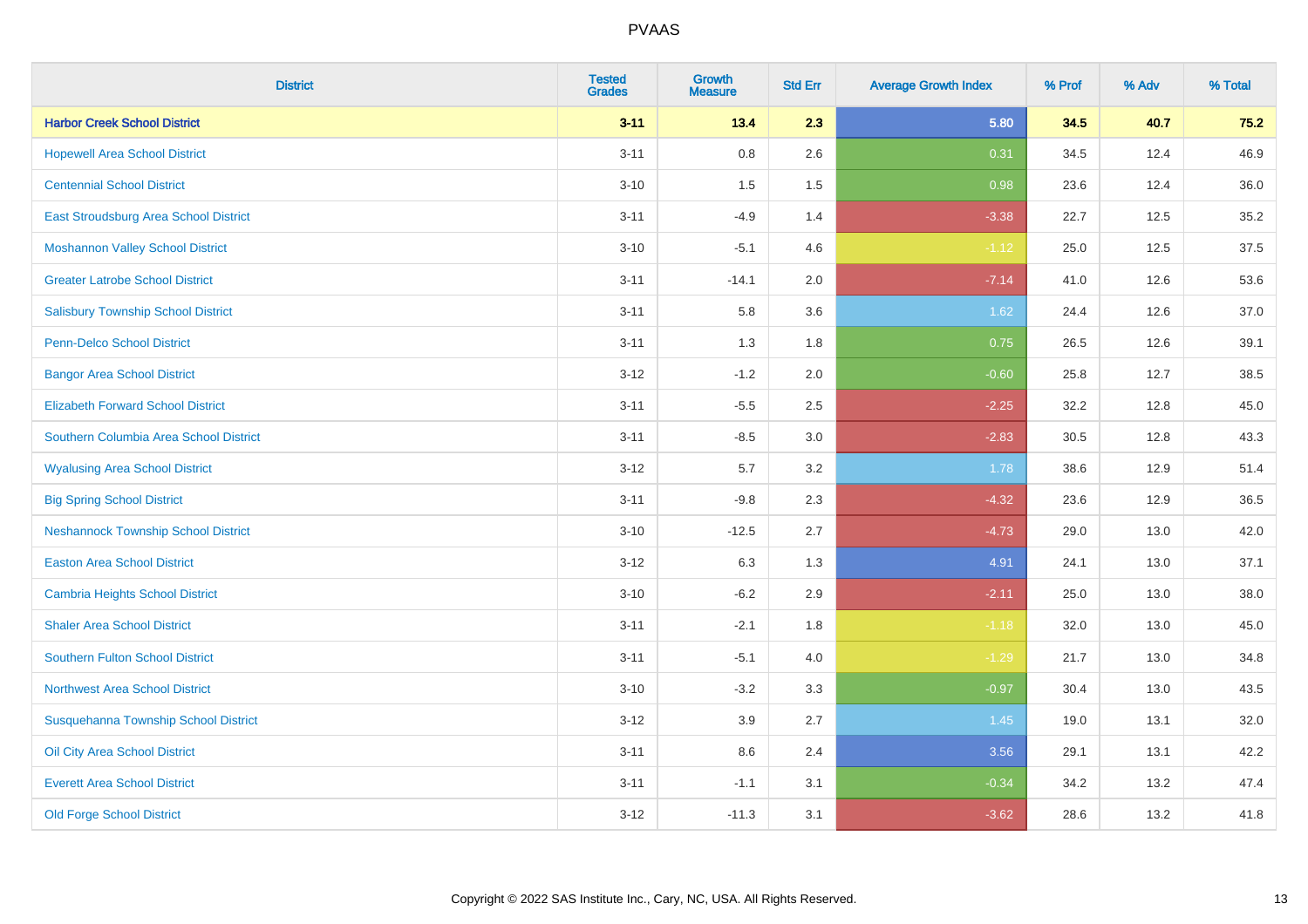| <b>District</b>                             | <b>Tested</b><br><b>Grades</b> | <b>Growth</b><br><b>Measure</b> | <b>Std Err</b> | <b>Average Growth Index</b> | % Prof | % Adv | % Total |
|---------------------------------------------|--------------------------------|---------------------------------|----------------|-----------------------------|--------|-------|---------|
| <b>Harbor Creek School District</b>         | $3 - 11$                       | 13.4                            | 2.3            | 5.80                        | 34.5   | 40.7  | 75.2    |
| Mifflinburg Area School District            | $3 - 11$                       | $-6.0$                          | 2.1            | $-2.87$                     | 32.7   | 13.3  | 46.0    |
| <b>Ringgold School District</b>             | $3 - 11$                       | 2.9                             | 2.2            | 1.32                        | 23.8   | 13.3  | 37.1    |
| <b>Greensburg Salem School District</b>     | $3 - 11$                       | $-6.9$                          | 2.2            | $-3.06$                     | 30.3   | 13.3  | 43.6    |
| <b>Clarion Area School District</b>         | $3 - 11$                       | 3.2                             | 3.7            | 0.88                        | 31.7   | 13.3  | 45.0    |
| <b>Wellsboro Area School District</b>       | $3 - 11$                       | $-6.3$                          | 3.0            | $-2.08$                     | 24.4   | 13.4  | 37.8    |
| <b>Jersey Shore Area School District</b>    | $3 - 11$                       | 0.7                             | 2.5            | 0.27                        | 39.3   | 13.6  | 52.9    |
| <b>Annville-Cleona School District</b>      | $3 - 12$                       | 1.1                             | 2.4            | 0.45                        | 34.8   | 13.6  | 48.5    |
| <b>Northwestern School District</b>         | $3 - 11$                       | $-14.6$                         | 3.2            | $-4.51$                     | 32.5   | 13.7  | 46.2    |
| <b>Brockway Area School District</b>        | $3 - 11$                       | $-0.4$                          | 3.5            | $-0.11$                     | 41.2   | 13.8  | 55.0    |
| Altoona Area School District                | $3 - 12$                       | 0.1                             | 1.5            | 0.07                        | 29.0   | 13.8  | 42.8    |
| Shenango Area School District               | $3 - 11$                       | 1.7                             | 3.2            | 0.52                        | 41.4   | 13.8  | 55.3    |
| Selinsgrove Area School District            | $3 - 12$                       | $-5.7$                          | 2.1            | $-2.74$                     | 25.4   | 13.9  | 39.2    |
| <b>Susquenita School District</b>           | $3 - 11$                       | $-5.9$                          | 2.6            | $-2.28$                     | 30.6   | 13.9  | 44.4    |
| <b>Kennett Consolidated School District</b> | $3 - 11$                       | $-10.4$                         | 1.7            | $-6.27$                     | 28.7   | 14.0  | 42.7    |
| <b>Chichester School District</b>           | $3 - 11$                       | $-1.8$                          | 4.2            | $-0.44$                     | 40.0   | 14.0  | 54.0    |
| <b>Avonworth School District</b>            | $3 - 10$                       | $-6.2$                          | 2.3            | $-2.68$                     | 35.9   | 14.1  | 50.0    |
| <b>Fort Cherry School District</b>          | $3 - 10$                       | $-0.7$                          | 3.1            | $-0.21$                     | 30.6   | 14.1  | 44.7    |
| <b>Pine Grove Area School District</b>      | $3 - 11$                       | $-1.1$                          | 3.0            | $-0.36$                     | 29.5   | 14.3  | 43.8    |
| <b>Palmerton Area School District</b>       | $3 - 11$                       | $-0.9$                          | 2.7            | $-0.34$                     | 34.3   | 14.3  | 48.6    |
| <b>Conrad Weiser Area School District</b>   | $3 - 11$                       | 7.1                             | 2.1            | 3.34                        | 28.2   | 14.4  | 42.6    |
| <b>Somerset Area School District</b>        | $3 - 11$                       | $-7.6$                          | 2.4            | $-3.17$                     | 21.0   | 14.5  | 35.5    |
| <b>Oxford Area School District</b>          | $3 - 11$                       | $-3.1$                          | 1.8            | $-1.77$                     | 27.5   | 14.5  | 42.0    |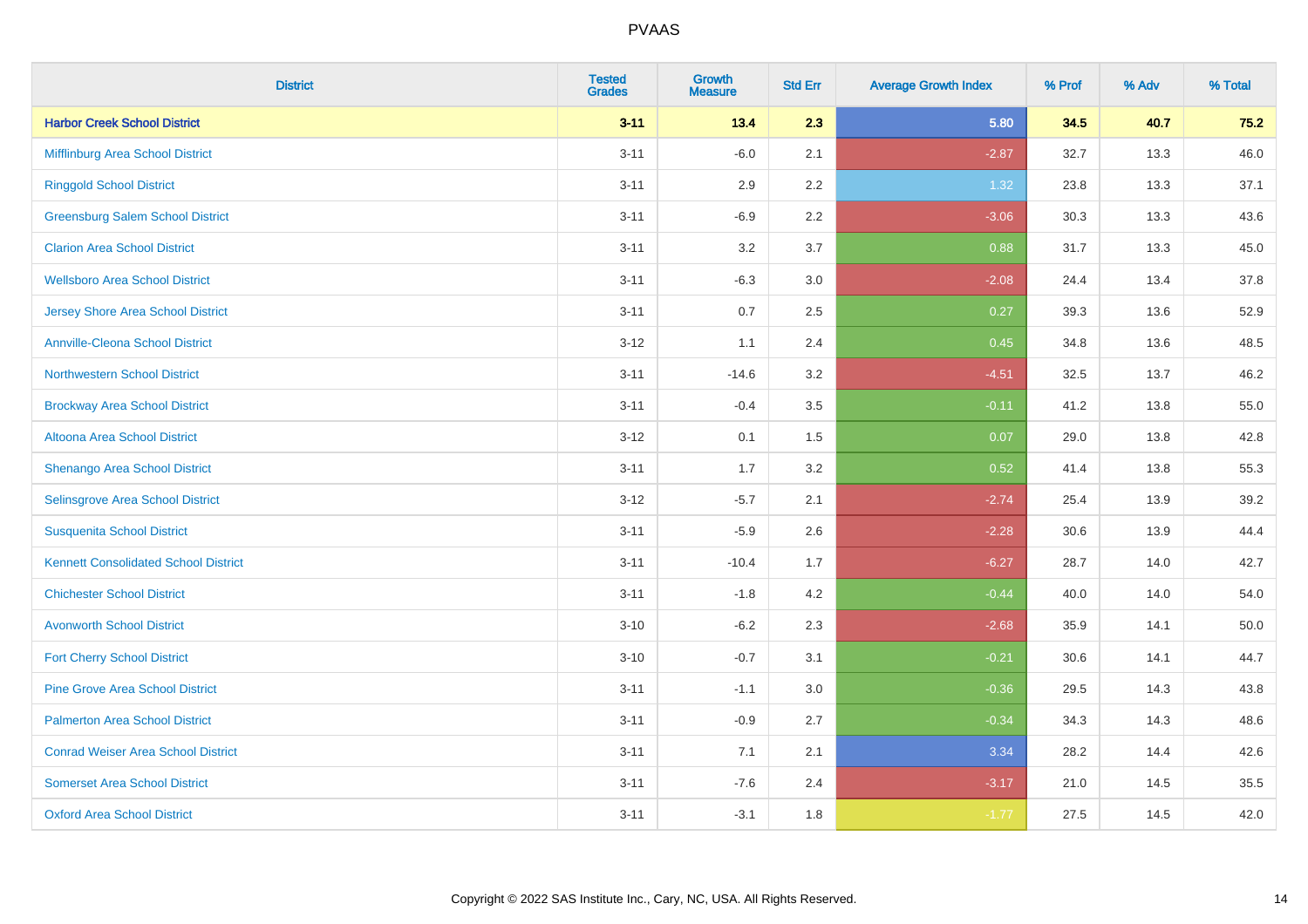| <b>District</b>                                    | <b>Tested</b><br><b>Grades</b> | <b>Growth</b><br><b>Measure</b> | <b>Std Err</b> | <b>Average Growth Index</b> | % Prof | % Adv | % Total |
|----------------------------------------------------|--------------------------------|---------------------------------|----------------|-----------------------------|--------|-------|---------|
| <b>Harbor Creek School District</b>                | $3 - 11$                       | 13.4                            | 2.3            | 5.80                        | 34.5   | 40.7  | 75.2    |
| <b>Laurel Highlands School District</b>            | $3 - 11$                       | $-3.8$                          | 2.3            | $-1.63$                     | 20.9   | 14.6  | 35.4    |
| <b>Wilson Area School District</b>                 | $3 - 11$                       | $-0.3$                          | 2.4            | $-0.12$                     | 35.4   | 14.6  | 50.0    |
| <b>Brookville Area School District</b>             | $3 - 11$                       | $6.8\,$                         | 3.1            | 2.19                        | 46.1   | 14.6  | 60.7    |
| <b>Kutztown Area School District</b>               | $3 - 12$                       | 9.3                             | 2.8            | 3.34                        | 38.5   | 14.6  | 53.2    |
| <b>Keystone Central School District</b>            | $3 - 11$                       | 3.6                             | 1.8            | 2.04                        | 27.1   | 14.6  | 41.8    |
| <b>Baldwin-Whitehall School District</b>           | $3 - 11$                       | $-5.5$                          | 1.9            | $-2.93$                     | 32.0   | 14.7  | 46.7    |
| <b>Westmont Hilltop School District</b>            | $3 - 11$                       | $-1.0$                          | 2.8            | $-0.36$                     | 33.3   | 14.7  | 48.0    |
| <b>Pittston Area School District</b>               | $3 - 11$                       | $-8.2$                          | 2.2            | $-3.75$                     | 26.7   | 14.8  | 41.5    |
| <b>Central Greene School District</b>              | $3 - 11$                       | $-0.4$                          | 2.5            | $-0.15$                     | 27.8   | 14.8  | 42.6    |
| <b>Solanco School District</b>                     | $3 - 11$                       | 2.2                             | 1.8            | 1.18                        | 27.2   | 15.0  | 42.3    |
| <b>Forest Area School District</b>                 | $3 - 11$                       | $-1.8$                          | 4.7            | $-0.37$                     | 18.9   | 15.1  | 34.0    |
| <b>Mifflin County School District</b>              | $3 - 11$                       | 12.3                            | 1.6            | 7.69                        | 35.1   | 15.1  | 50.3    |
| <b>Middletown Area School District</b>             | $3 - 11$                       | $-3.4$                          | 2.4            | $-1.44$                     | 34.3   | 15.2  | 49.4    |
| <b>Reach Cyber Charter School</b>                  | $3 - 11$                       | 1.4                             | 3.6            | 0.40                        | 32.9   | 15.2  | 48.1    |
| <b>Chambersburg Area School District</b>           | $3 - 11$                       | $-5.6$                          | 1.3            | $-4.42$                     | 24.2   | 15.2  | 39.4    |
| Hollidaysburg Area School District                 | $3 - 11$                       | $-2.7$                          | 1.6            | $-1.64$                     | 32.6   | 15.2  | 47.8    |
| <b>West Shore School District</b>                  | $3 - 12$                       | 2.2                             | 1.3            | 1.68                        | 31.8   | 15.2  | 47.1    |
| <b>Southmoreland School District</b>               | $3 - 11$                       | $-12.5$                         | 3.1            | $-4.04$                     | 33.3   | 15.5  | 48.8    |
| <b>Hamburg Area School District</b>                | $3 - 11$                       | 0.6                             | 2.4            | 0.25                        | 28.0   | 15.5  | 43.6    |
| <b>Ridgway Area School District</b>                | $3 - 11$                       | $-6.1$                          | 4.0            | $-1.53$                     | 42.2   | 15.6  | 57.8    |
| <b>Commonwealth Charter Academy Charter School</b> | $3 - 10$                       | 4.2                             | 1.6            | 2.68                        | 27.0   | 15.6  | 42.5    |
| <b>Exeter Township School District</b>             | $3 - 11$                       | $-1.0$                          | 1.7            | $-0.58$                     | 27.2   | 15.6  | 42.8    |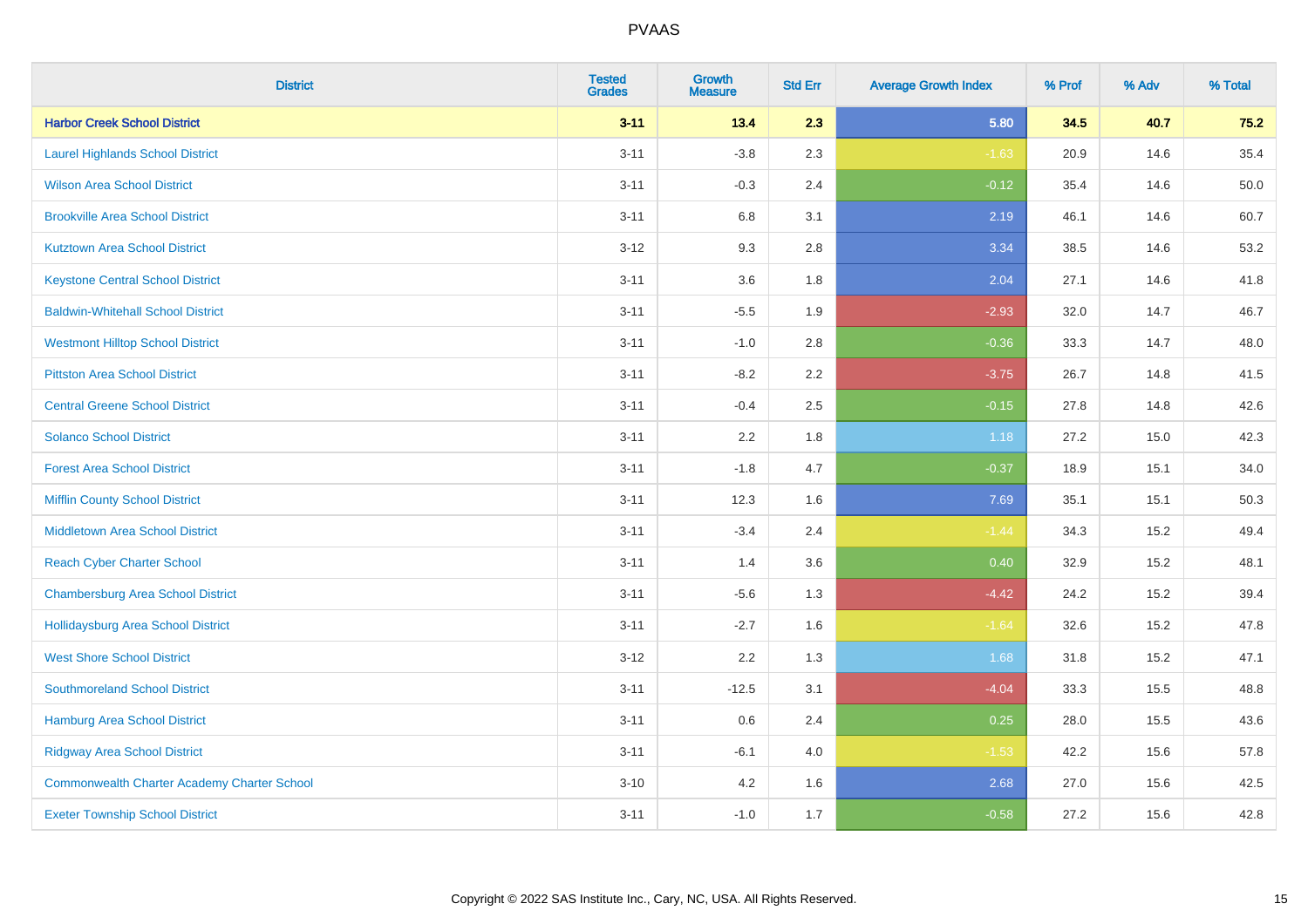| <b>District</b>                          | <b>Tested</b><br><b>Grades</b> | <b>Growth</b><br><b>Measure</b> | <b>Std Err</b> | <b>Average Growth Index</b> | % Prof | % Adv | % Total |
|------------------------------------------|--------------------------------|---------------------------------|----------------|-----------------------------|--------|-------|---------|
| <b>Harbor Creek School District</b>      | $3 - 11$                       | 13.4                            | 2.3            | 5.80                        | 34.5   | 40.7  | 75.2    |
| <b>General Mclane School District</b>    | $3 - 11$                       | $-10.7$                         | 2.4            | $-4.40$                     | 34.0   | 15.6  | 49.6    |
| <b>Bald Eagle Area School District</b>   | $3 - 11$                       | 7.6                             | 2.5            | 3.00                        | 31.6   | 15.6  | 47.3    |
| <b>Laurel School District</b>            | $3 - 11$                       | 13.0                            | 3.1            | 4.19                        | 30.3   | 15.7  | 46.1    |
| <b>Crawford Central School District</b>  | $3 - 11$                       | 5.7                             | 2.1            | 2.71                        | 26.4   | 15.8  | 42.1    |
| <b>Valley Grove School District</b>      | $3 - 10$                       | $-4.0$                          | 5.5            | $-0.72$                     | 68.4   | 15.8  | 84.2    |
| <b>Penn Cambria School District</b>      | $3 - 11$                       | $-4.5$                          | 2.4            | $-1.86$                     | 27.3   | 15.8  | 43.2    |
| <b>Charleroi School District</b>         | $3 - 11$                       | $-4.3$                          | 2.7            | $-1.55$                     | 22.2   | 15.9  | 38.1    |
| <b>Brentwood Borough School District</b> | $3 - 11$                       | 1.3                             | 3.0            | 0.44                        | 20.2   | 16.0  | 36.2    |
| Mechanicsburg Area School District       | $3 - 11$                       | $-5.7$                          | 1.6            | $-3.48$                     | 35.1   | 16.0  | 51.2    |
| <b>Iroquois School District</b>          | $3 - 11$                       | 13.6                            | 2.8            | 4.83                        | 33.3   | 16.0  | 49.4    |
| <b>Western Wayne School District</b>     | $3 - 11$                       | 3.6                             | 2.6            | 1.39                        | 30.8   | 16.2  | 47.0    |
| Philipsburg-Osceola Area School District | $3 - 11$                       | 4.1                             | 3.0            | 1.37                        | 22.5   | 16.2  | 38.8    |
| <b>United School District</b>            | $3 - 11$                       | 6.3                             | 3.3            | 1.89                        | 38.8   | 16.3  | 55.0    |
| <b>Collegium Charter School</b>          | $3 - 10$                       | 21.2                            | 2.6            | 8.18                        | 25.4   | 16.4  | 41.8    |
| South Middleton School District          | $3 - 11$                       | 4.4                             | 2.2            | 1.95                        | 31.1   | 16.4  | 47.5    |
| <b>Grove City Area School District</b>   | $3 - 12$                       | $-8.8$                          | 2.3            | $-3.89$                     | 25.6   | 16.4  | 42.0    |
| <b>Troy Area School District</b>         | $3 - 10$                       | $-4.7$                          | 3.2            | $-1.46$                     | 22.8   | 16.5  | 39.2    |
| <b>California Area School District</b>   | $3 - 10$                       | $-13.7$                         | 4.5            | $-3.06$                     | 41.7   | 16.7  | 58.3    |
| <b>Bradford Area School District</b>     | $3 - 12$                       | $-1.8$                          | 2.3            | $-0.79$                     | 31.2   | 16.7  | 47.9    |
| <b>Fort Leboeuf School District</b>      | $3 - 11$                       | 3.5                             | 2.2            | 1.58                        | 32.0   | 16.8  | 48.8    |
| <b>Warrior Run School District</b>       | $3 - 11$                       | 10.5                            | 2.7            | 3.86                        | 34.1   | 16.8  | 50.9    |
| Northern Tioga School District           | $3 - 12$                       | 6.8                             | 2.6            | 2.64                        | 25.0   | 16.9  | 41.9    |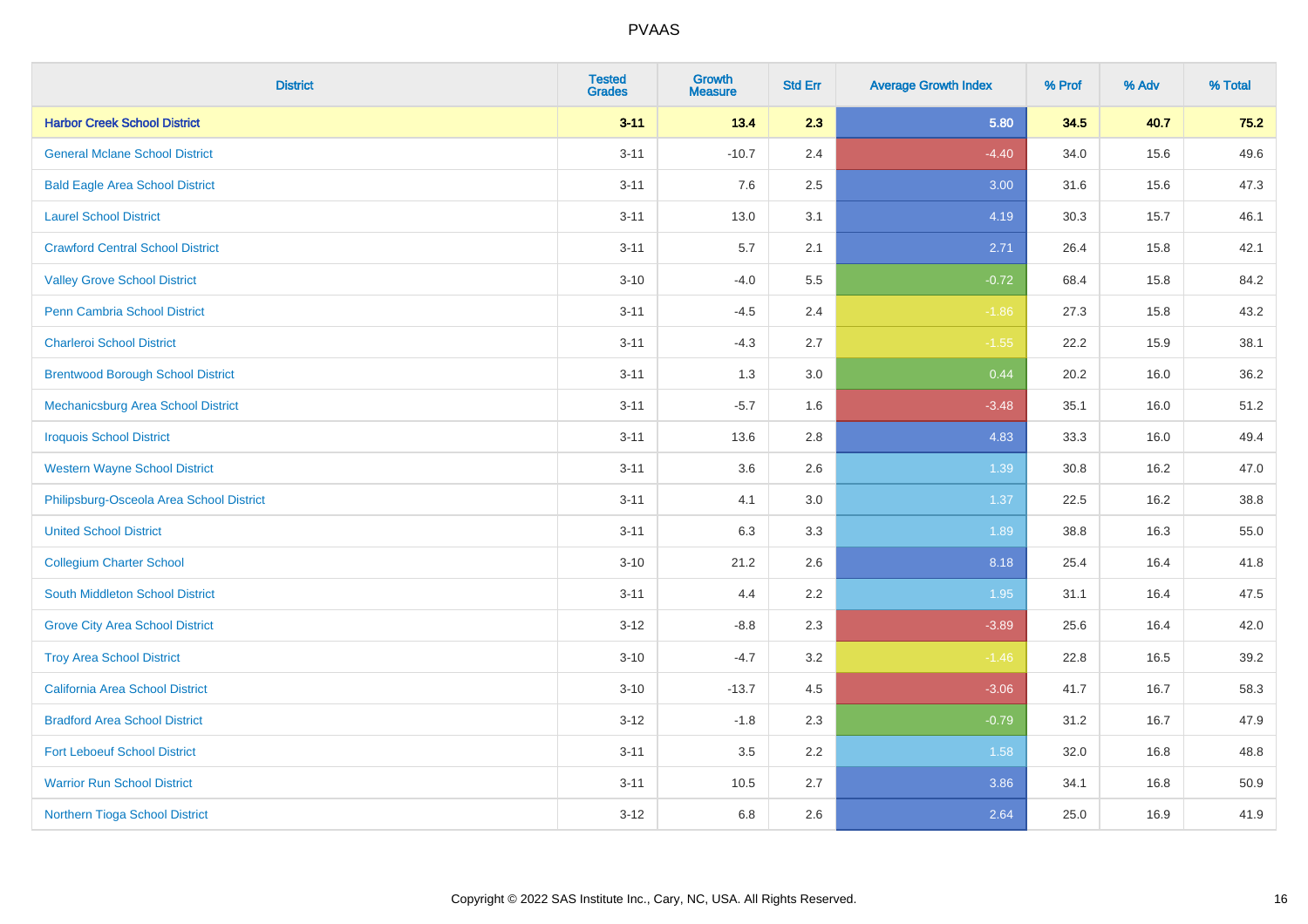| <b>District</b>                         | <b>Tested</b><br><b>Grades</b> | <b>Growth</b><br><b>Measure</b> | <b>Std Err</b> | <b>Average Growth Index</b> | % Prof | % Adv | % Total |
|-----------------------------------------|--------------------------------|---------------------------------|----------------|-----------------------------|--------|-------|---------|
| <b>Harbor Creek School District</b>     | $3 - 11$                       | 13.4                            | 2.3            | 5.80                        | 34.5   | 40.7  | 75.2    |
| <b>Penncrest School District</b>        | $3 - 11$                       | 6.0                             | 1.9            | 3.24                        | 31.1   | 16.9  | 48.0    |
| Northern Bedford County School District | $3 - 11$                       | $-2.3$                          | 3.3            | $-0.69$                     | 26.2   | 16.9  | 43.1    |
| East Pennsboro Area School District     | $3 - 11$                       | 4.8                             | 2.1            | 2.26                        | 36.8   | 16.9  | 53.7    |
| <b>Upper Adams School District</b>      | $3 - 11$                       | 0.9                             | 2.5            | 0.37                        | 33.0   | 17.0  | 50.0    |
| <b>Riverside School District</b>        | $3 - 11$                       | $-6.2$                          | 2.7            | $-2.33$                     | 20.8   | 17.0  | 37.7    |
| <b>Bentworth School District</b>        | $3 - 11$                       | 7.0                             | $3.0\,$        | 2.36                        | 26.6   | 17.0  | 43.6    |
| <b>South Park School District</b>       | $3 - 11$                       | $-8.8$                          | 2.5            | $-3.46$                     | 28.1   | 17.0  | 45.2    |
| <b>Octorara Area School District</b>    | $3 - 11$                       | $-7.5$                          | 3.2            | $-2.35$                     | 26.1   | 17.0  | 43.2    |
| <b>South Eastern School District</b>    | $3 - 11$                       | $-1.0$                          | 1.8            | $-0.55$                     | 36.4   | 17.1  | 53.5    |
| Pocono Mountain School District         | $3 - 12$                       | $-4.3$                          | 1.8            | $-2.43$                     | 35.5   | 17.1  | 52.6    |
| Ephrata Area School District            | $3 - 11$                       | 6.8                             | 1.7            | 4.08                        | 31.6   | 17.1  | 48.8    |
| <b>Chartiers Valley School District</b> | $3 - 11$                       | $-9.1$                          | 2.1            | $-4.23$                     | 20.7   | 17.4  | 38.0    |
| Huntingdon Area School District         | $3 - 11$                       | 5.8                             | 2.6            | 2.28                        | 27.8   | 17.4  | 45.2    |
| <b>Tamaqua Area School District</b>     | $3 - 12$                       | 6.5                             | 2.4            | 2.72                        | 34.3   | 17.5  | 51.8    |
| <b>Homer-Center School District</b>     | $3 - 11$                       | 8.8                             | 3.5            | 2.53                        | 38.0   | 17.7  | 55.8    |
| <b>Burrell School District</b>          | $3 - 11$                       | $-1.5$                          | 3.3            | $-0.44$                     | 27.8   | 17.7  | 45.6    |
| Hatboro-Horsham School District         | $3 - 11$                       | $-2.7$                          | 1.6            | $-1.65$                     | 27.9   | 17.9  | 45.8    |
| Northwestern Lehigh School District     | $3 - 11$                       | $-2.4$                          | 2.1            | $-1.14$                     | 41.7   | 17.9  | 59.5    |
| Northampton Area School District        | $3 - 11$                       | 3.2                             | 1.5            | 2.05                        | 29.8   | 17.9  | 47.7    |
| Northern Lehigh School District         | $3-12$                         | 6.1                             | 2.5            | 2.42                        | 21.4   | 18.0  | 39.3    |
| Lackawanna Trail School District        | $3 - 10$                       | $-11.0$                         | 3.3            | $-3.35$                     | 13.1   | 18.0  | 31.2    |
| <b>Tunkhannock Area School District</b> | $3 - 11$                       | 1.4                             | 2.0            | 0.71                        | 29.8   | 18.1  | 47.9    |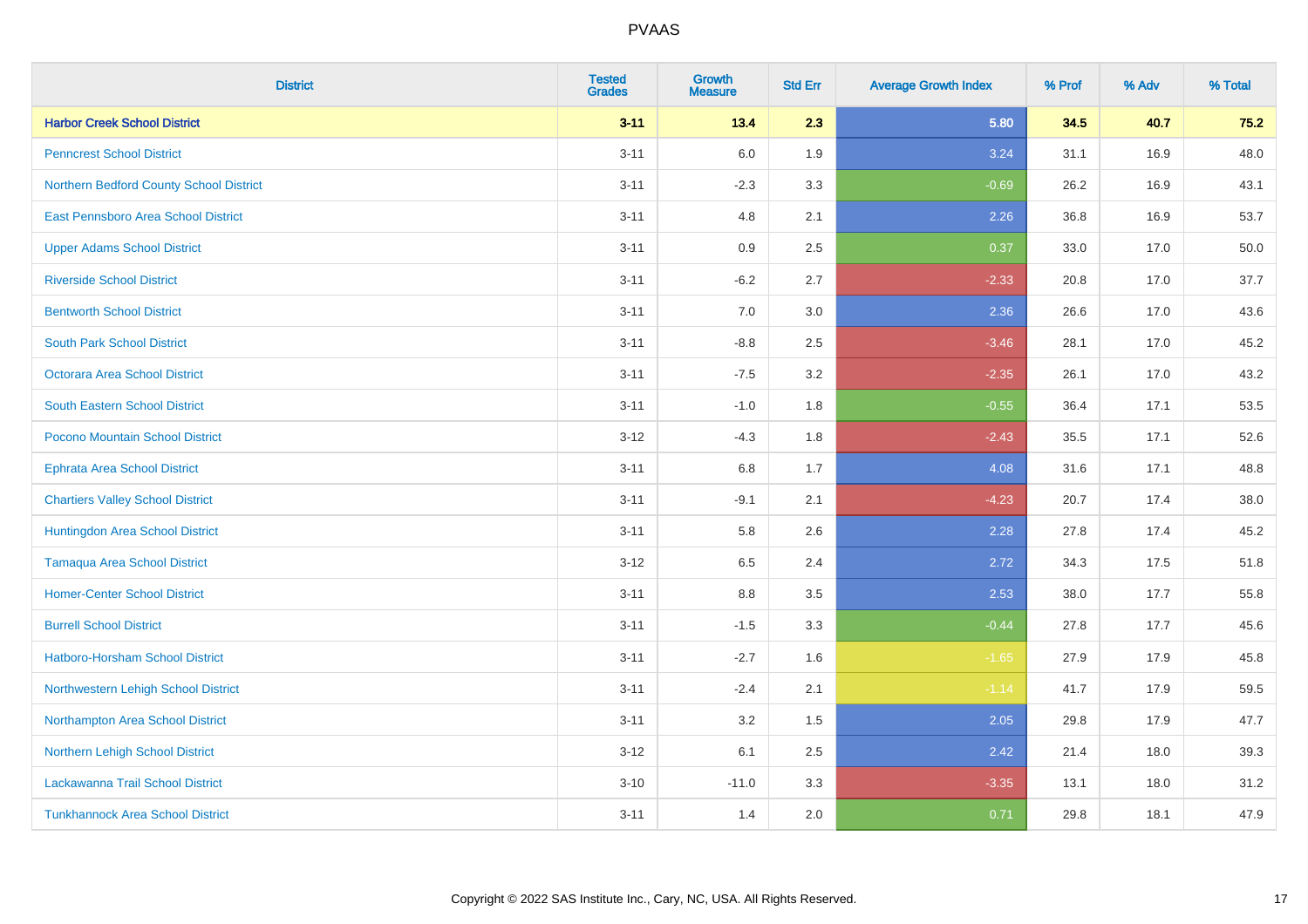| <b>District</b>                                 | <b>Tested</b><br><b>Grades</b> | <b>Growth</b><br><b>Measure</b> | <b>Std Err</b> | <b>Average Growth Index</b> | % Prof | % Adv | % Total |
|-------------------------------------------------|--------------------------------|---------------------------------|----------------|-----------------------------|--------|-------|---------|
| <b>Harbor Creek School District</b>             | $3 - 11$                       | 13.4                            | 2.3            | 5.80                        | 34.5   | 40.7  | 75.2    |
| <b>Montoursville Area School District</b>       | $3 - 12$                       | $-8.4$                          | 2.6            | $-3.17$                     | 38.8   | 18.2  | 57.0    |
| <b>Kiski Area School District</b>               | $3 - 11$                       | $-4.0$                          | 2.0            | $-1.99$                     | 23.1   | 18.2  | 41.3    |
| Saint Marys Area School District                | $3 - 11$                       | 6.0                             | 2.2            | 2.69                        | 35.4   | 18.3  | 53.7    |
| <b>Stroudsburg Area School District</b>         | $3 - 11$                       | 7.5                             | 1.6            | 4.70                        | 30.4   | 18.3  | 48.7    |
| <b>Shikellamy School District</b>               | $3 - 10$                       | $-8.3$                          | 2.4            | $-3.42$                     | 20.8   | 18.5  | 39.2    |
| <b>Gateway School District</b>                  | $3 - 11$                       | 3.1                             | 2.0            | 1.55                        | 35.7   | 18.5  | 54.2    |
| Renaissance Academy Charter School              | $3 - 11$                       | $-5.6$                          | 3.1            | $-1.79$                     | 28.4   | 18.5  | 46.9    |
| <b>Central Valley School District</b>           | $3 - 10$                       | 4.7                             | 2.6            | 1.83                        | 37.8   | 18.5  | 56.3    |
| <b>Eastern York School District</b>             | $3 - 11$                       | $-6.2$                          | 2.3            | $-2.70$                     | 27.8   | 18.5  | 46.4    |
| <b>School Lane Charter School</b>               | $3 - 11$                       | 2.6                             | 3.6            | 0.72                        | 23.1   | 18.7  | 41.8    |
| <b>Dover Area School District</b>               | $3 - 12$                       | 7.1                             | 1.9            | 3.78                        | 33.0   | 18.7  | 51.7    |
| <b>Austin Area School District</b>              | $3 - 11$                       | 2.6                             | 6.0            | 0.43                        | 25.0   | 18.8  | 43.8    |
| <b>North Clarion County School District</b>     | $3 - 12$                       | 3.4                             | 4.1            | 0.83                        | 45.0   | 18.8  | 63.8    |
| <b>Muncy School District</b>                    | $3 - 11$                       | 6.9                             | 3.3            | 2.12                        | 37.6   | 18.8  | 56.4    |
| <b>Wallenpaupack Area School District</b>       | $3 - 11$                       | 8.8                             | 2.1            | 4.28                        | 28.5   | 18.9  | 47.4    |
| <b>Halifax Area School District</b>             | $3 - 11$                       | 5.8                             | 3.5            | 1.64                        | 32.1   | 18.9  | 50.9    |
| Juniata County School District                  | $3 - 12$                       | 7.7                             | 2.0            | 3.81                        | 22.9   | 18.9  | 41.8    |
| <b>Girard School District</b>                   | $3 - 11$                       | $-12.3$                         | 2.6            | $-4.76$                     | 29.7   | 18.9  | 48.6    |
| <b>Dubois Area School District</b>              | $3 - 11$                       | $-2.8$                          | 2.0            | $-1.37$                     | 35.5   | 19.0  | 54.6    |
| <b>Allegheny-Clarion Valley School District</b> | $3 - 10$                       | 12.3                            | 4.1            | 3.03                        | 33.3   | 19.0  | 52.4    |
| <b>West Branch Area School District</b>         | $3 - 11$                       | 17.0                            | 3.3            | 5.20                        | 47.1   | 19.1  | 66.2    |
| South Butler County School District             | $3 - 10$                       | 6.3                             | 2.2            | 2.80                        | 37.8   | 19.2  | 57.0    |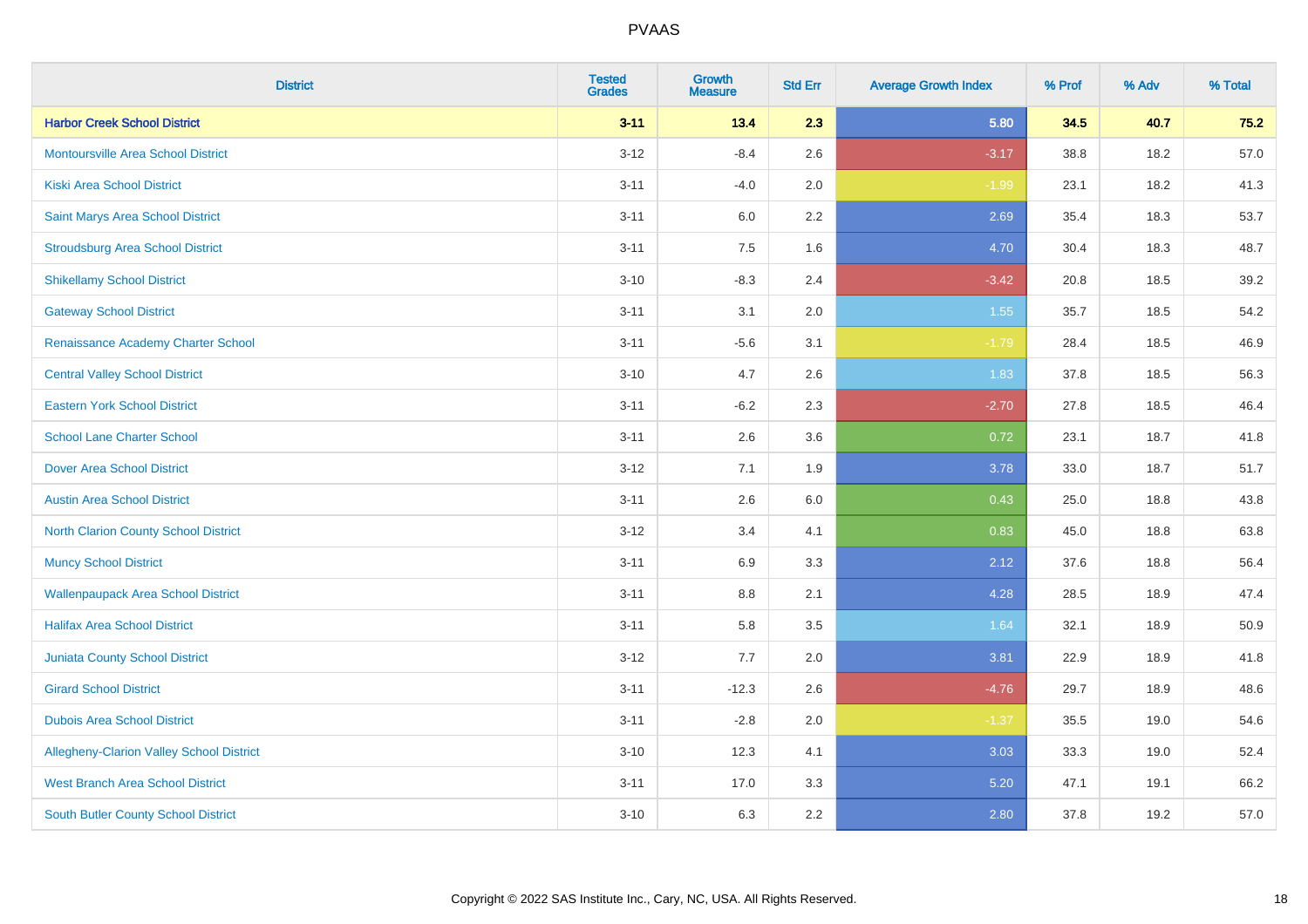| <b>District</b>                               | <b>Tested</b><br><b>Grades</b> | <b>Growth</b><br><b>Measure</b> | <b>Std Err</b> | <b>Average Growth Index</b> | % Prof | % Adv | % Total |
|-----------------------------------------------|--------------------------------|---------------------------------|----------------|-----------------------------|--------|-------|---------|
| <b>Harbor Creek School District</b>           | $3 - 11$                       | 13.4                            | 2.3            | 5.80                        | 34.5   | 40.7  | 75.2    |
| <b>Hempfield Area School District</b>         | $3 - 12$                       | $-10.2$                         | 1.6            | $-6.37$                     | 28.1   | 19.2  | 47.3    |
| <b>Carlisle Area School District</b>          | $3 - 11$                       | $-5.2$                          | 1.7            | $-2.99$                     | 28.0   | 19.3  | 47.3    |
| <b>Bellwood-Antis School District</b>         | $3 - 10$                       | 3.5                             | 2.8            | 1.24                        | 40.9   | 19.4  | 60.2    |
| <b>Conewago Valley School District</b>        | $3 - 12$                       | 7.6                             | 1.7            | 4.46                        | 41.3   | 19.4  | 60.6    |
| <b>Agora Cyber Charter School</b>             | $3 - 11$                       | 14.6                            | 2.4            | 6.03                        | 24.7   | 19.5  | 44.2    |
| <b>Gettysburg Area School District</b>        | $3 - 11$                       | $-6.0$                          | 2.0            | $-3.02$                     | 28.8   | 19.6  | 48.5    |
| <b>South Western School District</b>          | $3 - 12$                       | 2.5                             | 1.7            | 1.48                        | 36.2   | 19.7  | 55.9    |
| <b>Kane Area School District</b>              | $3 - 10$                       | 8.8                             | 2.9            | 3.07                        | 31.4   | 19.8  | 51.2    |
| <b>North Hills School District</b>            | $3 - 11$                       | $-15.8$                         | 1.8            | $-8.84$                     | 26.4   | 19.8  | 46.2    |
| <b>Twin Valley School District</b>            | $3 - 12$                       | $-3.2$                          | 1.9            | $-1.68$                     | 38.8   | 19.8  | 58.6    |
| <b>Upper Perkiomen School District</b>        | $3 - 11$                       | 5.7                             | 1.9            | 3.04                        | 25.4   | 19.9  | 45.4    |
| <b>Clarion-Limestone Area School District</b> | $3 - 12$                       | $-10.0$                         | 3.6            | $-2.76$                     | 28.3   | 20.0  | 48.3    |
| <b>North Star School District</b>             | $3 - 11$                       | 1.1                             | 3.3            | 0.34                        | 26.2   | 20.0  | 46.2    |
| <b>Smethport Area School District</b>         | $3 - 12$                       | 5.8                             | 3.8            | 1.52                        | 24.6   | 20.0  | 44.6    |
| <b>Quakertown Community School District</b>   | $3 - 12$                       | $-4.3$                          | 1.5            | $-2.79$                     | 33.8   | 20.1  | 53.8    |
| <b>Schuylkill Valley School District</b>      | $3 - 11$                       | $-1.0$                          | 2.2            | $-0.47$                     | 29.8   | 20.2  | 50.0    |
| <b>Palisades School District</b>              | $3 - 11$                       | 7.7                             | 2.9            | 2.66                        | 27.8   | 20.3  | 48.1    |
| <b>Penn Manor School District</b>             | $3 - 11$                       | 7.1                             | 1.5            | 4.82                        | 26.7   | 20.5  | 47.2    |
| <b>West Perry School District</b>             | $3 - 11$                       | 11.0                            | 2.3            | 4.76                        | 26.9   | 20.5  | 47.4    |
| <b>Cornwall-Lebanon School District</b>       | $3 - 11$                       | 8.2                             | 1.6            | 5.24                        | 28.0   | 20.5  | 48.6    |
| <b>Portage Area School District</b>           | $3 - 10$                       | $-0.5$                          | 3.3            | $-0.14$                     | 27.0   | 20.6  | 47.6    |
| <b>Bloomsburg Area School District</b>        | $3 - 10$                       | 4.3                             | 3.4            | 1.26                        | 36.5   | 20.6  | 57.1    |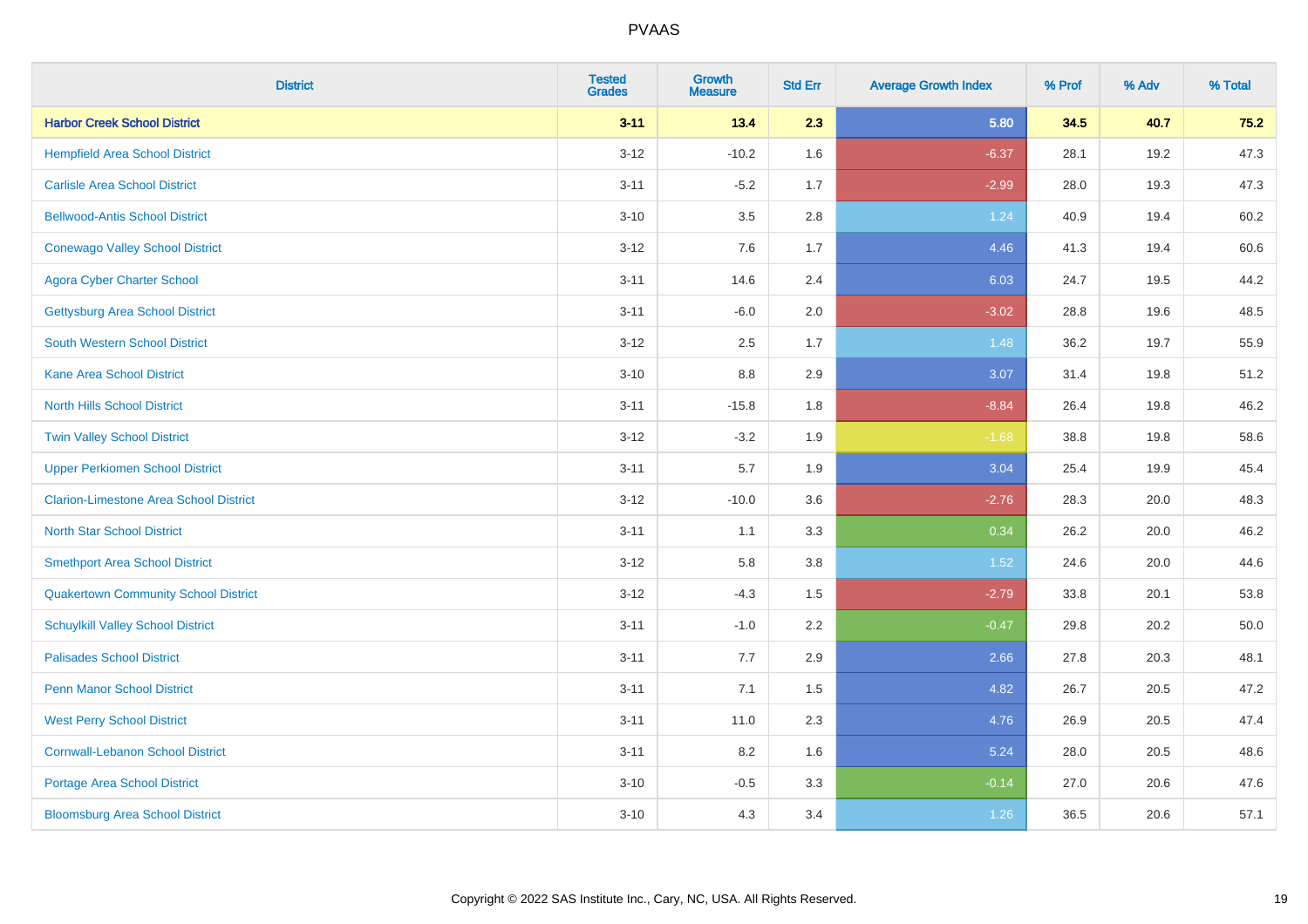| <b>District</b>                             | <b>Tested</b><br><b>Grades</b> | <b>Growth</b><br><b>Measure</b> | <b>Std Err</b> | <b>Average Growth Index</b> | % Prof | % Adv | % Total |
|---------------------------------------------|--------------------------------|---------------------------------|----------------|-----------------------------|--------|-------|---------|
| <b>Harbor Creek School District</b>         | $3 - 11$                       | 13.4                            | 2.3            | 5.80                        | 34.5   | 40.7  | 75.2    |
| <b>Bedford Area School District</b>         | $3 - 11$                       | 6.4                             | 2.4            | 2.68                        | 31.0   | 20.6  | 51.6    |
| <b>Blackhawk School District</b>            | $3 - 11$                       | 2.0                             | 2.3            | 0.87                        | 34.6   | 20.7  | 55.3    |
| <b>Albert Gallatin Area School District</b> | $3 - 11$                       | $-1.7$                          | 2.3            | $-0.72$                     | 31.9   | 20.7  | 52.7    |
| <b>Karns City Area School District</b>      | $3 - 11$                       | $-7.2$                          | 2.6            | $-2.71$                     | 26.4   | 20.8  | 47.2    |
| <b>Richland School District</b>             | $3 - 11$                       | $-6.9$                          | 2.6            | $-2.63$                     | 40.1   | 20.9  | 61.0    |
| Northeastern York School District           | $3 - 11$                       | 3.8                             | 1.8            | 2.11                        | 32.7   | 21.0  | 53.7    |
| <b>Sayre Area School District</b>           | $3 - 11$                       | 5.8                             | 3.2            | 1.81                        | 30.3   | 21.0  | 51.3    |
| Pennsylvania Virtual Charter School         | $3 - 11$                       | 4.4                             | 3.4            | 1.31                        | 29.8   | 21.2  | 51.0    |
| <b>Lakeland School District</b>             | $3 - 11$                       | 13.3                            | 2.8            | 4.80                        | 22.2   | 21.2  | 43.4    |
| <b>Bellefonte Area School District</b>      | $3 - 11$                       | 6.7                             | 2.0            | 3.34                        | 28.8   | 21.5  | 50.2    |
| <b>Red Lion Area School District</b>        | $3 - 11$                       | 4.5                             | 1.9            | 2.31                        | 32.3   | 21.5  | 53.8    |
| <b>MaST Community Charter School</b>        | $3 - 10$                       | $-0.9$                          | 2.5            | $-0.34$                     | 25.0   | 21.6  | 46.6    |
| <b>Crestwood School District</b>            | $3 - 11$                       | $-3.4$                          | 2.2            | $-1.52$                     | 33.1   | 21.7  | 54.9    |
| <b>Whitehall-Coplay School District</b>     | $3 - 11$                       | 11.8                            | 1.7            | 7.06                        | 32.3   | 21.7  | 54.0    |
| 21st Century Cyber Charter School           | $6 - 12$                       | 6.6                             | 2.1            | 3.16                        | 29.0   | 21.8  | 50.8    |
| <b>Slippery Rock Area School District</b>   | $3 - 11$                       | $-3.8$                          | 2.5            | $-1.56$                     | 30.8   | 21.9  | 52.7    |
| Daniel Boone Area School District           | $3-12$                         | 0.9                             | 1.9            | 0.46                        | 28.9   | 22.0  | 51.0    |
| <b>Greencastle-Antrim School District</b>   | $3 - 11$                       | $-0.3$                          | 2.0            | $-0.14$                     | 30.9   | 22.2  | 53.1    |
| <b>Galeton Area School District</b>         | $3 - 11$                       | 5.4                             | 5.4            | 1.01                        | 33.3   | 22.2  | 55.6    |
| <b>Dallas School District</b>               | $3 - 11$                       | 8.1                             | 2.1            | 3.87                        | 32.4   | 22.4  | 54.8    |
| Lake-Lehman School District                 | $3 - 11$                       | 14.9                            | 2.8            | 5.34                        | 25.8   | 22.5  | 48.3    |
| <b>Boyertown Area School District</b>       | $3 - 11$                       | $-2.9$                          | 1.4            | $-2.06$                     | 30.8   | 22.6  | 53.4    |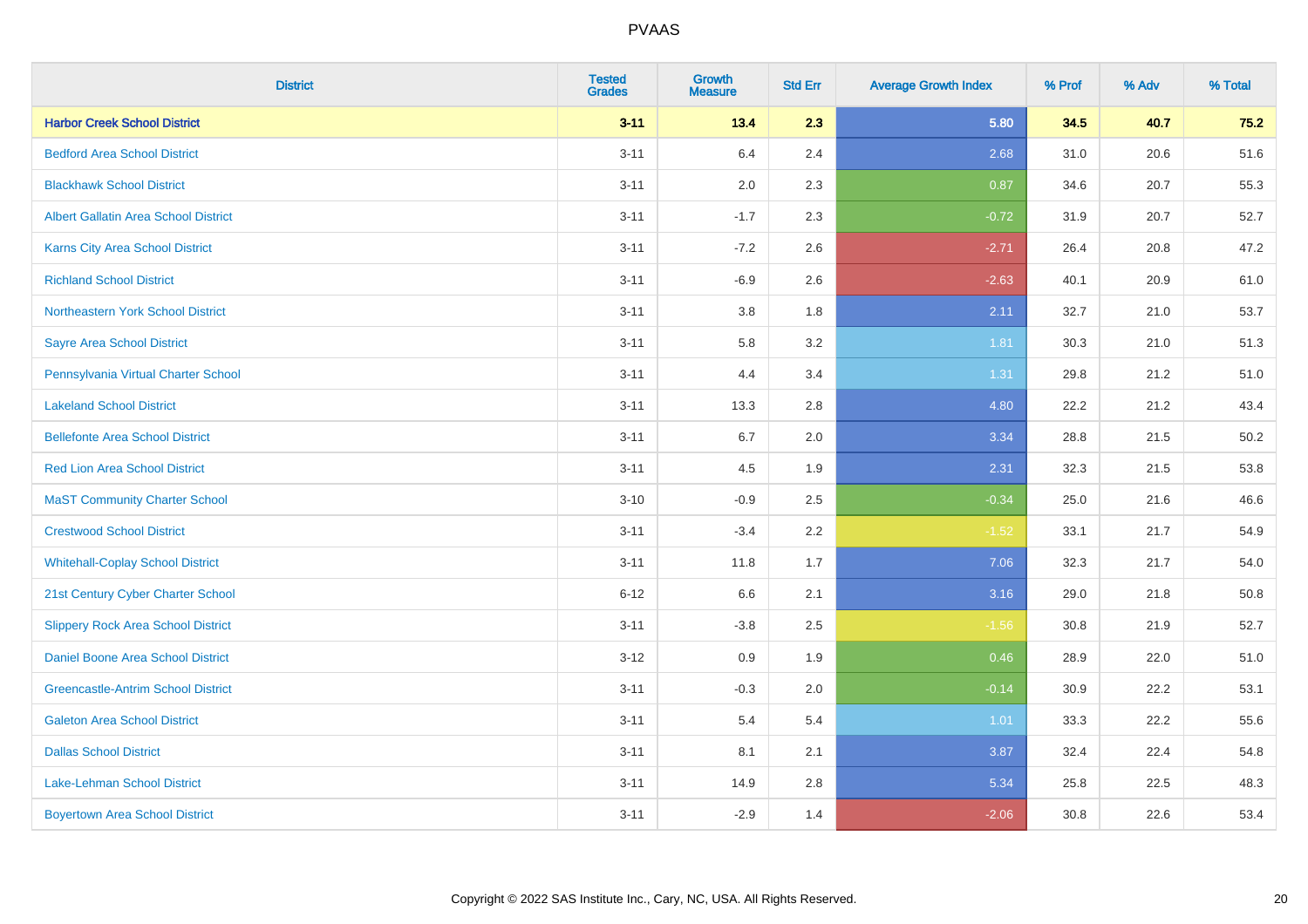| <b>District</b>                                | <b>Tested</b><br><b>Grades</b> | <b>Growth</b><br><b>Measure</b> | <b>Std Err</b> | <b>Average Growth Index</b> | % Prof | % Adv | % Total |
|------------------------------------------------|--------------------------------|---------------------------------|----------------|-----------------------------|--------|-------|---------|
| <b>Harbor Creek School District</b>            | $3 - 11$                       | 13.4                            | 2.3            | 5.80                        | 34.5   | 40.7  | 75.2    |
| <b>Shippensburg Area School District</b>       | $3 - 11$                       | 0.5                             | 1.8            | 0.26                        | 23.5   | 22.8  | 46.3    |
| <b>Canton Area School District</b>             | $3 - 11$                       | 8.4                             | 2.9            | 2.92                        | 13.8   | 23.0  | 36.8    |
| <b>Spring Grove Area School District</b>       | $3 - 11$                       | 3.9                             | 2.0            | 1.90                        | 30.0   | 23.0  | 53.0    |
| <b>Tulpehocken Area School District</b>        | $3 - 12$                       | 1.0                             | 4.9            | 0.20                        | 11.5   | 23.1  | 34.6    |
| <b>Valley View School District</b>             | $3 - 11$                       | 9.3                             | 2.2            | 4.18                        | 26.6   | 23.1  | 49.7    |
| <b>Donegal School District</b>                 | $3-12$                         | 5.9                             | 2.2            | 2.72                        | 34.1   | 23.1  | 57.2    |
| Northern York County School District           | $3 - 11$                       | 8.4                             | 1.8            | 4.63                        | 24.3   | 23.1  | 47.4    |
| <b>Riverside Beaver County School District</b> | $3 - 11$                       | $-5.5$                          | 2.7            | $-2.03$                     | 35.8   | 23.2  | 59.0    |
| <b>West Chester Area School District</b>       | $3 - 11$                       | $-2.1$                          | 1.2            | $-1.83$                     | 36.4   | 23.2  | 59.6    |
| <b>Sharpsville Area School District</b>        | $3 - 11$                       | 3.8                             | 3.7            | 1.04                        | 41.1   | 23.2  | 64.3    |
| Penns Valley Area School District              | $3 - 12$                       | 14.1                            | 2.6            | 5.33                        | 29.6   | 23.3  | 52.9    |
| <b>Bermudian Springs School District</b>       | $3 - 11$                       | 2.5                             | 2.4            | 1.05                        | 31.8   | 23.5  | 55.3    |
| <b>Waynesboro Area School District</b>         | $3-12$                         | 3.0                             | 1.8            | 1.67                        | 26.0   | 23.5  | 49.5    |
| <b>Shanksville-Stonycreek School District</b>  | $3 - 10$                       | $-8.6$                          | 5.5            | $-1.55$                     | 17.6   | 23.5  | 41.2    |
| <b>Conestoga Valley School District</b>        | $3 - 11$                       | 2.4                             | 1.7            | 1.43                        | 35.0   | 23.5  | 58.5    |
| <b>Montour School District</b>                 | $3 - 11$                       | $-6.1$                          | 2.1            | $-2.95$                     | 31.8   | 23.6  | 55.3    |
| Pen Argyl Area School District                 | $3 - 12$                       | 12.8                            | 2.5            | 5.10                        | 28.5   | 23.8  | 52.3    |
| <b>Neshaminy School District</b>               | $3 - 11$                       | 8.6                             | 1.3            | 6.56                        | 31.3   | 23.9  | 55.2    |
| <b>Oley Valley School District</b>             | $3 - 11$                       | 1.4                             | 2.4            | 0.56                        | 37.4   | 23.9  | 61.4    |
| <b>Central York School District</b>            | $3-12$                         | 12.9                            | 1.5            | 8.64                        | 31.4   | 24.1  | 55.5    |
| <b>Owen J Roberts School District</b>          | $3 - 11$                       | $-3.5$                          | 1.5            | $-2.27$                     | 36.8   | 24.4  | 61.2    |
| <b>Clearfield Area School District</b>         | $3 - 10$                       | $-1.3$                          | 3.7            | $-0.34$                     | 43.9   | 24.6  | 68.4    |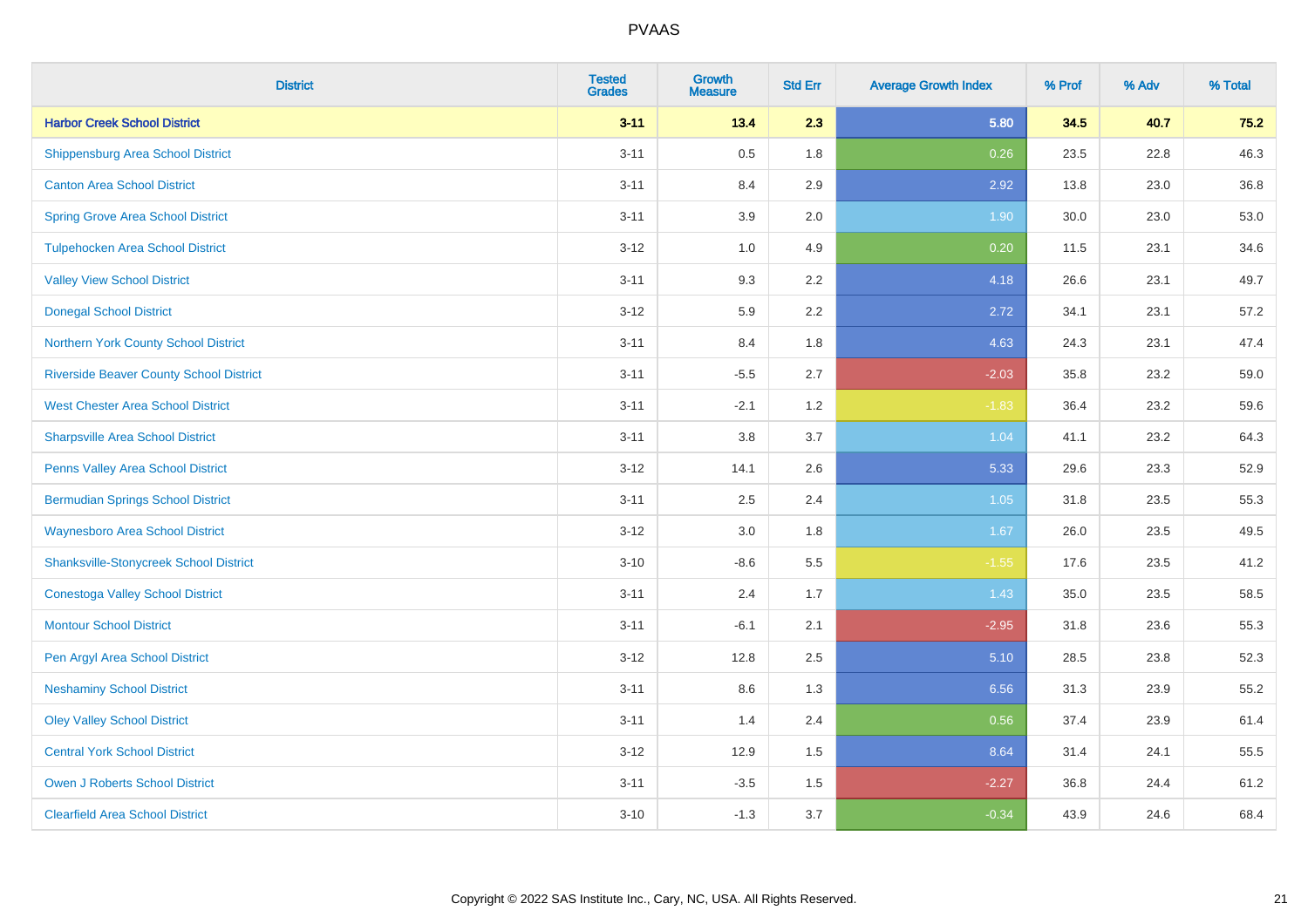| <b>District</b>                           | <b>Tested</b><br><b>Grades</b> | <b>Growth</b><br><b>Measure</b> | <b>Std Err</b> | <b>Average Growth Index</b> | % Prof | % Adv | % Total |
|-------------------------------------------|--------------------------------|---------------------------------|----------------|-----------------------------|--------|-------|---------|
| <b>Harbor Creek School District</b>       | $3 - 11$                       | 13.4                            | 2.3            | 5.80                        | 34.5   | 40.7  | 75.2    |
| <b>Nazareth Area School District</b>      | $3 - 11$                       | $-2.5$                          | 1.7            | $-1.53$                     | 29.2   | 24.6  | 53.8    |
| <b>Armstrong School District</b>          | $3 - 11$                       | 9.8                             | 1.6            | 6.22                        | 32.8   | 24.6  | 57.4    |
| <b>North East School District</b>         | $3 - 11$                       | $-5.3$                          | 2.7            | $-1.97$                     | 31.7   | 24.8  | 56.4    |
| <b>Lehighton Area School District</b>     | $3 - 11$                       | 11.4                            | 2.4            | 4.84                        | 30.5   | 24.9  | 55.3    |
| <b>Midd-West School District</b>          | $3 - 11$                       | 3.6                             | 2.6            | 1.42                        | 28.6   | 25.0  | 53.6    |
| <b>Springfield School District</b>        | $3 - 11$                       | $1.2$                           | 1.7            | 0.69                        | 31.8   | 25.2  | 56.9    |
| <b>Seneca Valley School District</b>      | $3 - 11$                       | 0.8                             | 1.4            | 0.54                        | 40.6   | 25.2  | 65.8    |
| <b>Perkiomen Valley School District</b>   | $3 - 11$                       | 2.7                             | 1.5            | 1.83                        | 35.0   | 25.3  | 60.3    |
| <b>Spring Cove School District</b>        | $3 - 11$                       | 9.1                             | 2.4            | 3.77                        | 31.8   | 25.4  | 57.1    |
| <b>Belle Vernon Area School District</b>  | $3 - 11$                       | 11.1                            | 2.3            | 4.88                        | 31.6   | 25.4  | 57.1    |
| <b>Wilson School District</b>             | $3 - 12$                       | 0.5                             | 1.5            | 0.32                        | 30.4   | 25.5  | 55.9    |
| Moon Area School District                 | $3 - 11$                       | 1.5                             | 1.8            | 0.86                        | 34.5   | 25.5  | 60.0    |
| <b>Fleetwood Area School District</b>     | $3 - 10$                       | 10.4                            | 2.0            | 5.19                        | 31.7   | 25.8  | 57.5    |
| <b>Avon Grove Charter School</b>          | $3 - 11$                       | 9.8                             | 3.1            | 3.18                        | 32.4   | 26.0  | 58.4    |
| <b>Blue Mountain School District</b>      | $3 - 10$                       | 12.2                            | 2.1            | 5.81                        | 30.7   | 26.1  | 56.8    |
| <b>Penn-Trafford School District</b>      | $3 - 11$                       | 2.9                             | 1.8            | 1.68                        | 46.3   | 26.2  | 72.5    |
| Wilmington Area School District           | $3 - 11$                       | 11.1                            | 3.3            | 3.37                        | 29.8   | 26.2  | 56.0    |
| <b>Tuscarora School District</b>          | $3 - 11$                       | 13.4                            | 2.2            | 6.20                        | 37.1   | 26.3  | 63.4    |
| <b>Haverford Township School District</b> | $3 - 11$                       | 1.4                             | 1.4            | 1.05                        | 36.7   | 26.3  | 63.0    |
| <b>Quaker Valley School District</b>      | $3 - 11$                       | 12.2                            | 2.5            | 4.90                        | 39.5   | 26.4  | 65.9    |
| <b>East Penn School District</b>          | $3 - 11$                       | 8.9                             | 1.2            | 7.61                        | 32.8   | 26.4  | 59.2    |
| <b>Garnet Valley School District</b>      | $3 - 10$                       | 0.2                             | 1.7            | 0.13                        | 34.9   | 26.4  | 61.3    |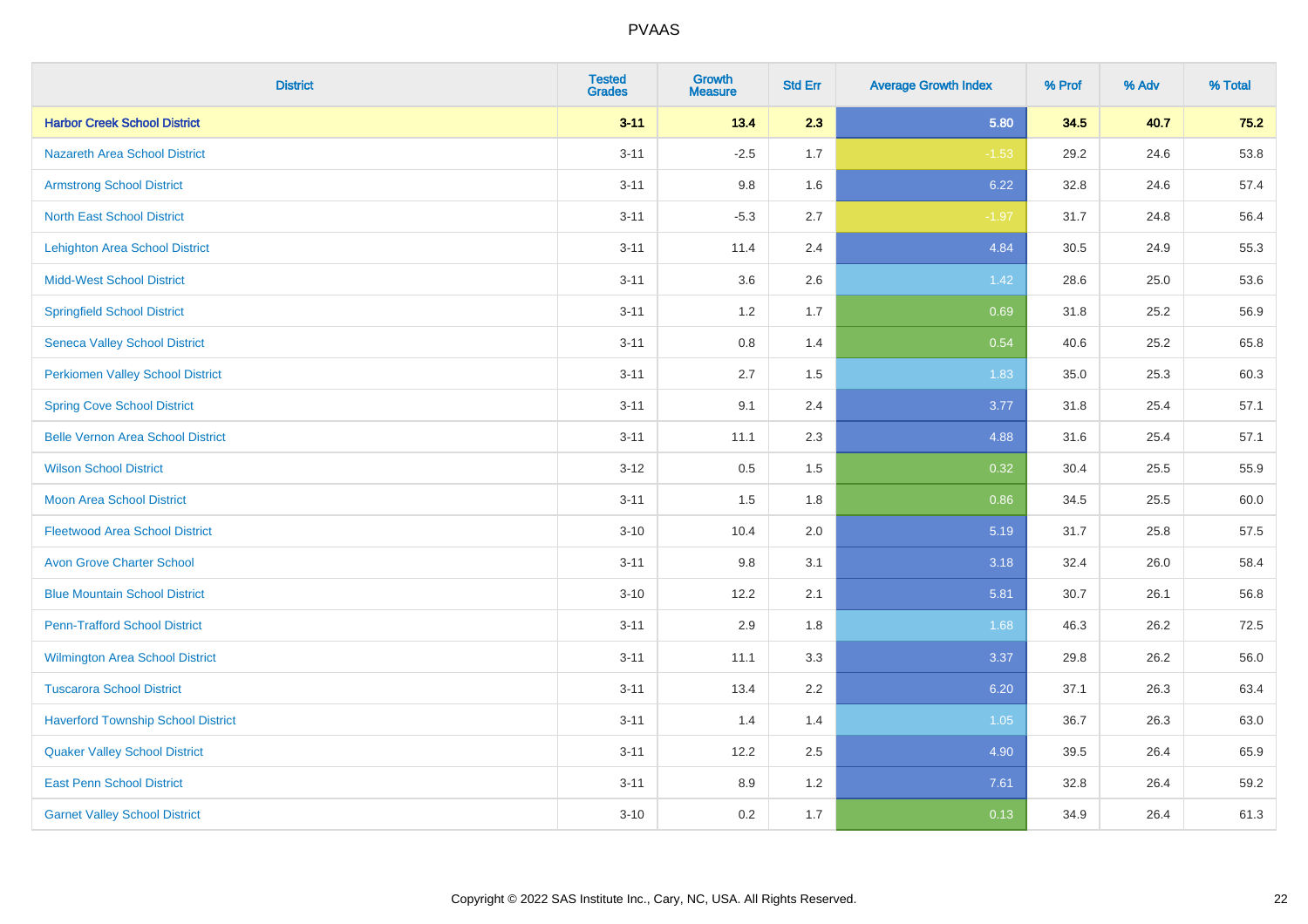| <b>District</b>                                | <b>Tested</b><br><b>Grades</b> | <b>Growth</b><br><b>Measure</b> | <b>Std Err</b> | <b>Average Growth Index</b> | % Prof | % Adv | % Total |
|------------------------------------------------|--------------------------------|---------------------------------|----------------|-----------------------------|--------|-------|---------|
| <b>Harbor Creek School District</b>            | $3 - 11$                       | 13.4                            | 2.3            | 5.80                        | 34.5   | 40.7  | 75.2    |
| <b>Upper Moreland Township School District</b> | $3 - 11$                       | 1.1                             | 2.0            | 0.56                        | 24.8   | 26.6  | 51.3    |
| <b>Upper Dauphin Area School District</b>      | $3 - 11$                       | 16.5                            | 5.1            | 3.26                        | 37.5   | 26.8  | 64.3    |
| <b>Lower Dauphin School District</b>           | $3 - 11$                       | 5.3                             | 1.8            | 3.03                        | 30.6   | 26.8  | 57.5    |
| <b>Evergreen Community Charter School</b>      | $6 - 11$                       | $-1.1$                          | 4.7            | $-0.23$                     | 34.6   | 26.9  | 61.5    |
| <b>Hermitage School District</b>               | $3 - 12$                       | 14.0                            | 2.5            | 5.59                        | 34.0   | 27.0  | 61.0    |
| <b>West Allegheny School District</b>          | $3 - 12$                       | 8.6                             | 2.0            | 4.34                        | 37.3   | 27.2  | 64.5    |
| <b>Jenkintown School District</b>              | $3 - 11$                       | $-7.9$                          | 4.1            | $-1.92$                     | 34.1   | 27.3  | 61.4    |
| <b>Bethel Park School District</b>             | $3 - 11$                       | $-4.4$                          | 1.7            | $-2.62$                     | 40.1   | 27.3  | 67.4    |
| West Jefferson Hills School District           | $3 - 11$                       | 1.9                             | 1.9            | 0.99                        | 34.8   | 27.3  | 62.1    |
| <b>Plum Borough School District</b>            | $3 - 11$                       | $-9.4$                          | 2.4            | $-3.98$                     | 32.9   | 27.4  | 60.4    |
| <b>Phoenixville Area School District</b>       | $3 - 11$                       | 7.3                             | 1.8            | 3.96                        | 32.3   | 27.6  | 59.8    |
| <b>Elizabethtown Area School District</b>      | $3 - 12$                       | 7.1                             | 1.7            | 4.19                        | 36.4   | 27.6  | 64.0    |
| <b>Pennridge School District</b>               | $3 - 10$                       | $7.4$                           | 1.5            | 5.10                        | 32.0   | 27.6  | 59.6    |
| <b>Norwin School District</b>                  | $3 - 11$                       | $-1.1$                          | 1.6            | $-0.70$                     | 37.7   | 27.6  | 65.2    |
| <b>Pennsbury School District</b>               | $3 - 11$                       | 5.6                             | 1.3            | 4.38                        | 37.7   | 27.7  | 65.4    |
| <b>Beaver Area School District</b>             | $3 - 10$                       | $-3.0$                          | 2.5            | $-1.16$                     | 25.8   | 27.8  | 53.6    |
| Pennsylvania Leadership Charter School         | $3 - 11$                       | 8.0                             | 1.9            | 4.22                        | 33.1   | 27.8  | 60.9    |
| <b>Conemaugh Township Area School District</b> | $3 - 12$                       | 4.8                             | 3.5            | 1.39                        | 30.9   | 27.8  | 58.8    |
| <b>Southern Lehigh School District</b>         | $3 - 11$                       | $-4.1$                          | 2.1            | $-1.94$                     | 39.3   | 28.0  | 67.2    |
| South Side Area School District                | $3 - 11$                       | $-0.6$                          | 3.1            | $-0.19$                     | 24.0   | 28.0  | 52.0    |
| <b>Coudersport Area School District</b>        | $3 - 11$                       | 14.8                            | 3.4            | 4.33                        | 34.7   | 28.0  | 62.7    |
| <b>Wyomissing Area School District</b>         | $3-12$                         | $-2.4$                          | 2.6            | $-0.92$                     | 25.6   | 28.1  | 53.7    |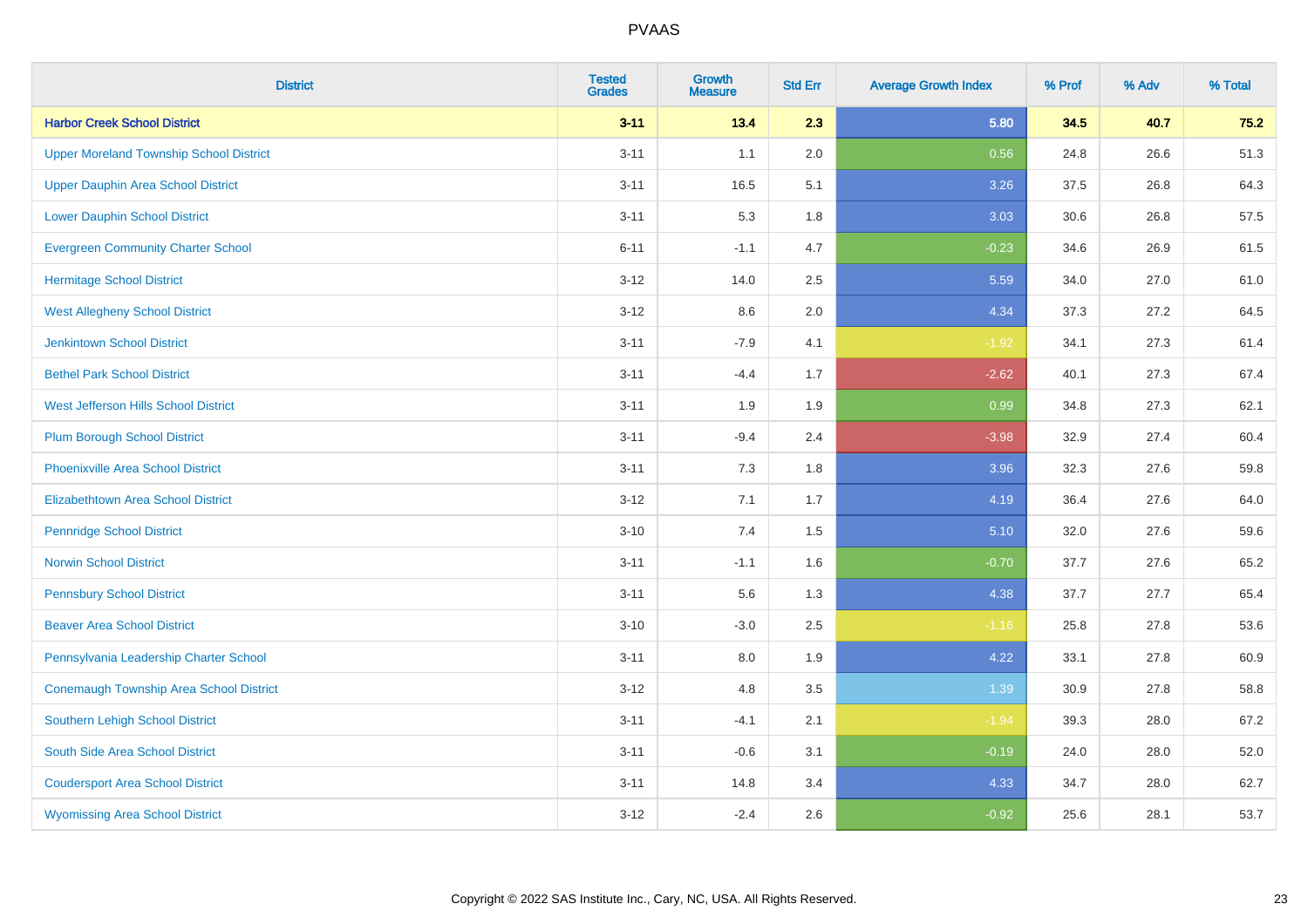| <b>District</b>                                 | <b>Tested</b><br><b>Grades</b> | <b>Growth</b><br><b>Measure</b> | <b>Std Err</b> | <b>Average Growth Index</b> | % Prof | % Adv | % Total |
|-------------------------------------------------|--------------------------------|---------------------------------|----------------|-----------------------------|--------|-------|---------|
| <b>Harbor Creek School District</b>             | $3 - 11$                       | 13.4                            | 2.3            | 5.80                        | 34.5   | 40.7  | $75.2$  |
| <b>Canon-Mcmillan School District</b>           | $3 - 11$                       | $-5.0$                          | 1.5            | $-3.25$                     | 30.8   | 28.5  | 59.3    |
| <b>Benton Area School District</b>              | $3 - 10$                       | 8.1                             | 4.0            | 2.01                        | 35.7   | 28.6  | 64.3    |
| <b>Brandywine Heights Area School District</b>  | $3 - 11$                       | 5.8                             | 2.6            | 2.27                        | 27.7   | 28.6  | 56.2    |
| <b>Abington School District</b>                 | $3 - 10$                       | 0.9                             | 1.6            | 0.57                        | 29.7   | 28.7  | 58.4    |
| <b>Montrose Area School District</b>            | $3 - 10$                       | 12.3                            | 2.8            | 4.41                        | 37.8   | 28.9  | 66.7    |
| <b>Punxsutawney Area School District</b>        | $3 - 11$                       | 15.8                            | 2.7            | 5.83                        | 18.6   | 29.0  | 47.6    |
| <b>Wissahickon School District</b>              | $3 - 10$                       | $-5.3$                          | 1.7            | $-3.14$                     | 27.5   | 29.0  | 56.6    |
| <b>Tyrone Area School District</b>              | $3 - 12$                       | 29.2                            | 2.3            | 12.86                       | 36.6   | 29.1  | 65.7    |
| <b>Southern York County School District</b>     | $3 - 11$                       | 15.5                            | 1.8            | 8.48                        | 37.6   | 29.2  | 66.8    |
| <b>Littlestown Area School District</b>         | $3 - 11$                       | 28.7                            | 2.4            | 11.83                       | 38.4   | 29.3  | 67.7    |
| <b>Rose Tree Media School District</b>          | $3 - 10$                       | $-2.8$                          | 2.1            | $-1.33$                     | 35.2   | 29.6  | 64.8    |
| <b>Freeport Area School District</b>            | $3 - 10$                       | $-0.2$                          | 2.1            | $-0.10$                     | 37.4   | 29.8  | 67.2    |
| <b>Upper Dublin School District</b>             | $3 - 12$                       | 2.1                             | 1.8            | 1.19                        | 34.7   | 30.0  | 64.7    |
| Capital Area School for the Arts Charter School | $9 - 11$                       | 14.2                            | 4.5            | 3.13                        | 27.5   | 30.0  | 57.5    |
| <b>Millcreek Township School District</b>       | $3 - 11$                       | 9.1                             | 1.4            | 6.61                        | 34.5   | 30.1  | 64.6    |
| <b>Indiana Area School District</b>             | $3 - 11$                       | 12.0                            | 2.0            | 5.98                        | 30.0   | 30.4  | 60.3    |
| <b>Parkland School District</b>                 | $3 - 11$                       | $-3.7$                          | 1.2            | $-3.17$                     | 31.4   | 30.6  | 62.0    |
| <b>Springfield Township School District</b>     | $3 - 11$                       | $-3.9$                          | 3.1            | $-1.27$                     | 37.2   | 30.8  | 68.1    |
| <b>Manheim Township School District</b>         | $3 - 12$                       | 10.9                            | 1.5            | 7.51                        | 30.9   | 31.0  | 61.9    |
| <b>York Suburban School District</b>            | $3 - 11$                       | 7.4                             | 2.1            | 3.55                        | 24.9   | 31.2  | 56.1    |
| <b>Souderton Area School District</b>           | $3 - 11$                       | 18.5                            | 1.4            | 12.86                       | 39.2   | 31.2  | 70.4    |
| <b>Abington Heights School District</b>         | $3 - 11$                       | 6.7                             | 1.7            | 4.00                        | 33.8   | 31.7  | 65.5    |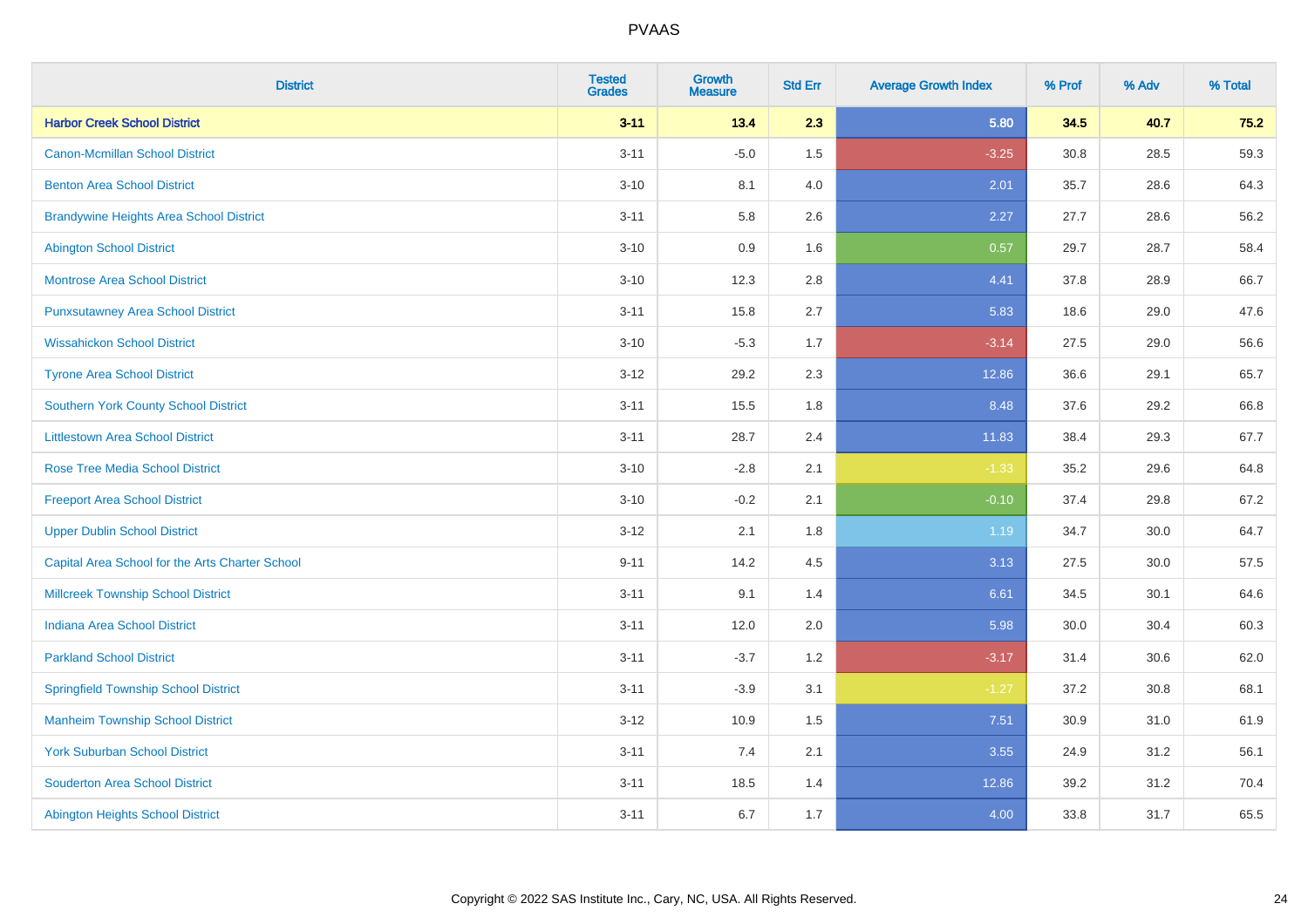| <b>District</b>                                | <b>Tested</b><br><b>Grades</b> | <b>Growth</b><br><b>Measure</b> | <b>Std Err</b> | <b>Average Growth Index</b> | % Prof | % Adv | % Total |
|------------------------------------------------|--------------------------------|---------------------------------|----------------|-----------------------------|--------|-------|---------|
| <b>Harbor Creek School District</b>            | $3 - 11$                       | 13.4                            | 2.3            | 5.80                        | 34.5   | 40.7  | 75.2    |
| Downingtown Area School District               | $3 - 11$                       | 4.4                             | 1.1            | 4.06                        | 30.1   | 32.0  | 62.2    |
| <b>Delaware Valley School District</b>         | $3 - 11$                       | 15.7                            | 1.6            | 9.62                        | 36.7   | 32.1  | 68.8    |
| <b>Lampeter-Strasburg School District</b>      | $3 - 12$                       | 11.0                            | 1.9            | 5.69                        | 35.4   | 32.3  | 67.7    |
| <b>Cocalico School District</b>                | $3 - 11$                       | 12.3                            | 1.9            | 6.48                        | 28.2   | 32.3  | 60.5    |
| <b>Mars Area School District</b>               | $3 - 10$                       | 6.6                             | 1.9            | 3.45                        | 36.7   | 32.4  | 69.1    |
| <b>Upper Merion Area School District</b>       | $3 - 11$                       | 14.0                            | 2.0            | 7.15                        | 34.4   | 32.6  | 67.0    |
| <b>Greenwood School District</b>               | $3 - 11$                       | 11.3                            | 3.6            | 3.14                        | 31.2   | 32.8  | 63.9    |
| <b>Lower Moreland Township School District</b> | $3 - 11$                       | 8.7                             | 2.0            | 4.35                        | 38.2   | 33.2  | 71.4    |
| <b>Avon Grove School District</b>              | $3 - 10$                       | 7.6                             | 1.4            | 5.29                        | 33.7   | 33.2  | 67.0    |
| <b>North Pocono School District</b>            | $3 - 11$                       | 13.1                            | 3.7            | 3.54                        | 31.4   | 33.3  | 64.7    |
| <b>Great Valley School District</b>            | $3 - 11$                       | 5.4                             | 2.0            | 2.77                        | 33.8   | 33.5  | 67.3    |
| <b>Methacton School District</b>               | $3 - 11$                       | 11.0                            | 1.6            | 6.94                        | 36.0   | 33.6  | 69.6    |
| Palmyra Area School District                   | $3 - 11$                       | 16.2                            | 1.8            | 9.02                        | 38.8   | 34.0  | 72.8    |
| <b>Dallastown Area School District</b>         | $3 - 11$                       | 19.9                            | 1.4            | 14.14                       | 36.8   | 34.2  | 71.0    |
| <b>Fairview School District</b>                | $3 - 11$                       | 8.3                             | 2.4            | 3.43                        | 41.9   | 34.9  | 76.7    |
| <b>Franklin Regional School District</b>       | $3 - 11$                       | 11.3                            | 1.8            | 6.13                        | 30.0   | 35.0  | 65.0    |
| <b>Loyalsock Township School District</b>      | $3 - 12$                       | 26.7                            | 2.7            | 9.92                        | 36.8   | 35.1  | 71.9    |
| <b>Council Rock School District</b>            | $3 - 11$                       | 13.5                            | 1.1            | 12.27                       | 32.0   | 35.4  | 67.4    |
| <b>Manheim Central School District</b>         | $3 - 11$                       | 12.8                            | 2.0            | 6.52                        | 27.8   | 35.4  | 63.2    |
| <b>North Penn School District</b>              | $3 - 11$                       | 17.6                            | 1.0            | 17.53                       | 30.8   | 35.7  | 66.4    |
| <b>Pine-Richland School District</b>           | $3 - 11$                       | 9.3                             | 1.7            | 5.56                        | 42.3   | 35.8  | 78.1    |
| <b>Tredyffrin-Easttown School District</b>     | $3 - 10$                       | 8.7                             | 2.4            | 3.57                        | 35.2   | 35.8  | 71.0    |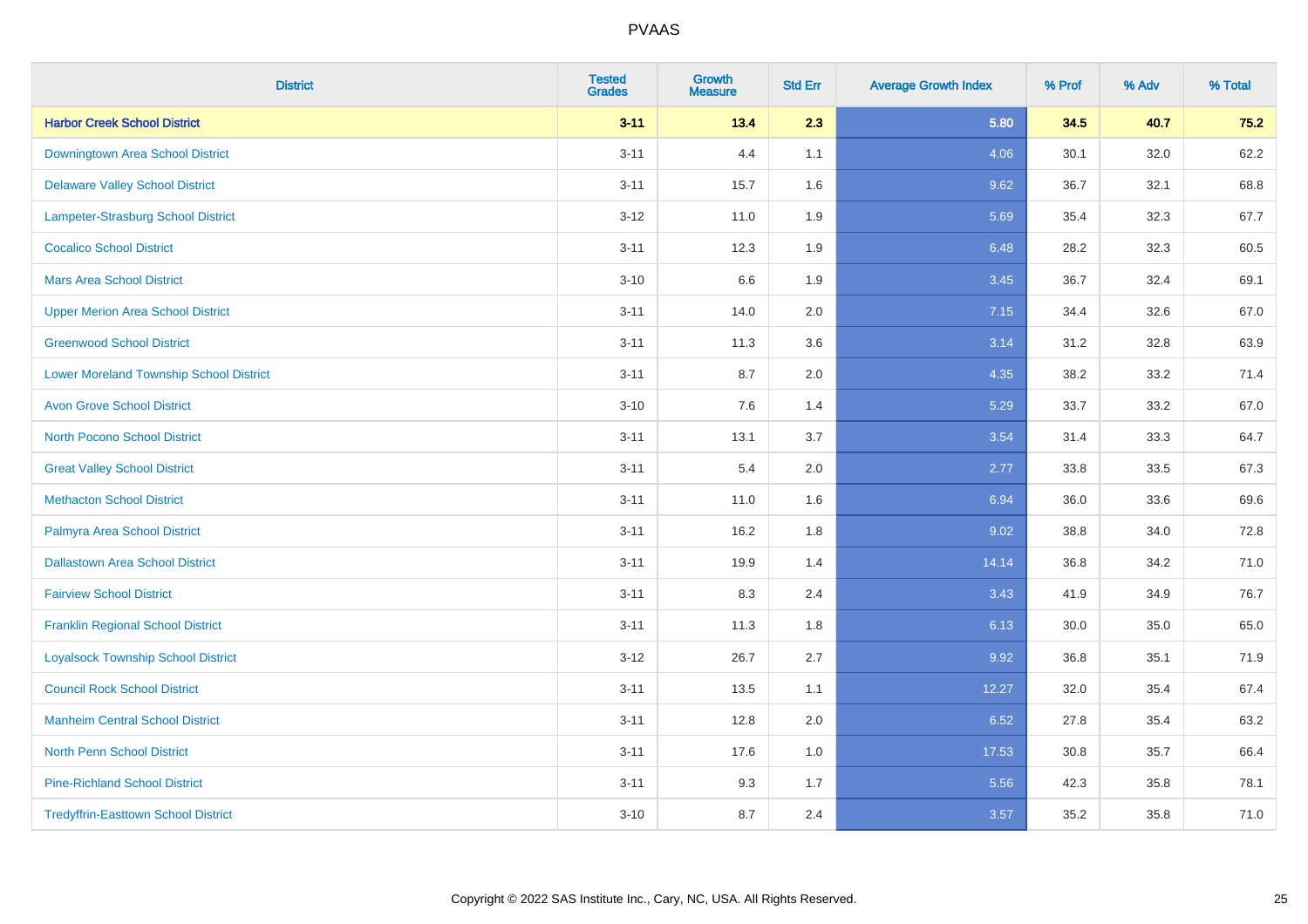| <b>District</b>                                 | <b>Tested</b><br><b>Grades</b> | Growth<br><b>Measure</b> | <b>Std Err</b> | <b>Average Growth Index</b> | % Prof | % Adv | % Total |
|-------------------------------------------------|--------------------------------|--------------------------|----------------|-----------------------------|--------|-------|---------|
| <b>Harbor Creek School District</b>             | $3 - 11$                       | 13.4                     | 2.3            | 5.80                        | 34.5   | 40.7  | 75.2    |
| <b>Lewisburg Area School District</b>           | $3 - 11$                       | 1.7                      | 2.4            | 0.72                        | 35.9   | 35.9  | 71.8    |
| <b>Warwick School District</b>                  | $3 - 11$                       | 21.7                     | 1.8            | 11.76                       | 27.7   | 36.3  | 64.0    |
| <b>Eastern Lancaster County School District</b> | $3 - 12$                       | 2.9                      | $3.2\,$        | 0.91                        | 35.2   | 36.4  | 71.6    |
| <b>Hempfield School District</b>                | $3 - 11$                       | 13.4                     | 1.3            | 10.53                       | 29.9   | 36.8  | 66.7    |
| <b>Wallingford-Swarthmore School District</b>   | $3 - 10$                       | 5.0                      | 2.2            | 2.25                        | 33.3   | 37.1  | 70.4    |
| <b>Mountain View School District</b>            | $3 - 11$                       | 24.2                     | 3.4            | 7.20                        | 45.8   | 37.3  | 83.0    |
| Mt Lebanon School District                      | $3 - 11$                       | 2.4                      | 1.3            | 1.79                        | 39.3   | 37.4  | 76.8    |
| <b>Pequea Valley School District</b>            | $3 - 11$                       | 18.0                     | 3.1            | 5.74                        | 29.2   | 37.5  | 66.7    |
| <b>Central Columbia School District</b>         | $3 - 12$                       | $0.3\,$                  | 2.3            | 0.12                        | 25.4   | 37.6  | 63.0    |
| South Fayette Township School District          | $3 - 11$                       | 6.0                      | 1.8            | 3.33                        | 32.2   | 38.3  | 70.5    |
| <b>Radnor Township School District</b>          | $3 - 12$                       | 7.5                      | 1.9            | 4.03                        | 33.0   | 38.3  | 71.3    |
| <b>Hampton Township School District</b>         | $3 - 11$                       | 7.4                      | 2.0            | 3.79                        | 37.9   | 39.2  | 77.0    |
| <b>Cumberland Valley School District</b>        | $3-12$                         | 18.6                     | 1.2            | 15.79                       | 31.3   | 39.2  | 70.5    |
| <b>Saucon Valley School District</b>            | $3 - 11$                       | 18.9                     | 2.2            | 8.48                        | 26.0   | 39.6  | 65.6    |
| <b>Wayne Highlands School District</b>          | $3 - 11$                       | 22.5                     | 2.5            | 9.16                        | 33.8   | 40.4  | 74.2    |
| <b>Harbor Creek School District</b>             | $3 - 11$                       | 13.4                     | 2.3            | 5.80                        | 34.5   | 40.7  | 75.2    |
| <b>Berlin Brothersvalley School District</b>    | $3 - 11$                       | 19.6                     | 4.0            | 4.93                        | 28.3   | 41.3  | 69.6    |
| <b>Camp Hill School District</b>                | $3 - 12$                       | 20.7                     | 2.9            | 7.00                        | 32.3   | 41.4  | 73.7    |
| <b>Central Bucks School District</b>            | $3 - 11$                       | 15.5                     | 0.9            | 17.94                       | 34.8   | 41.4  | 76.2    |
| <b>Peters Township School District</b>          | $3 - 11$                       | 14.1                     | 1.7            | 8.16                        | 35.2   | 41.6  | 76.8    |
| <b>Line Mountain School District</b>            | $3 - 11$                       | 11.7                     | 3.9            | 3.01                        | 40.4   | 42.3  | 82.7    |
| <b>Marple Newtown School District</b>           | $3 - 11$                       | 20.6                     | 2.3            | 8.95                        | 31.1   | 42.7  | 73.8    |